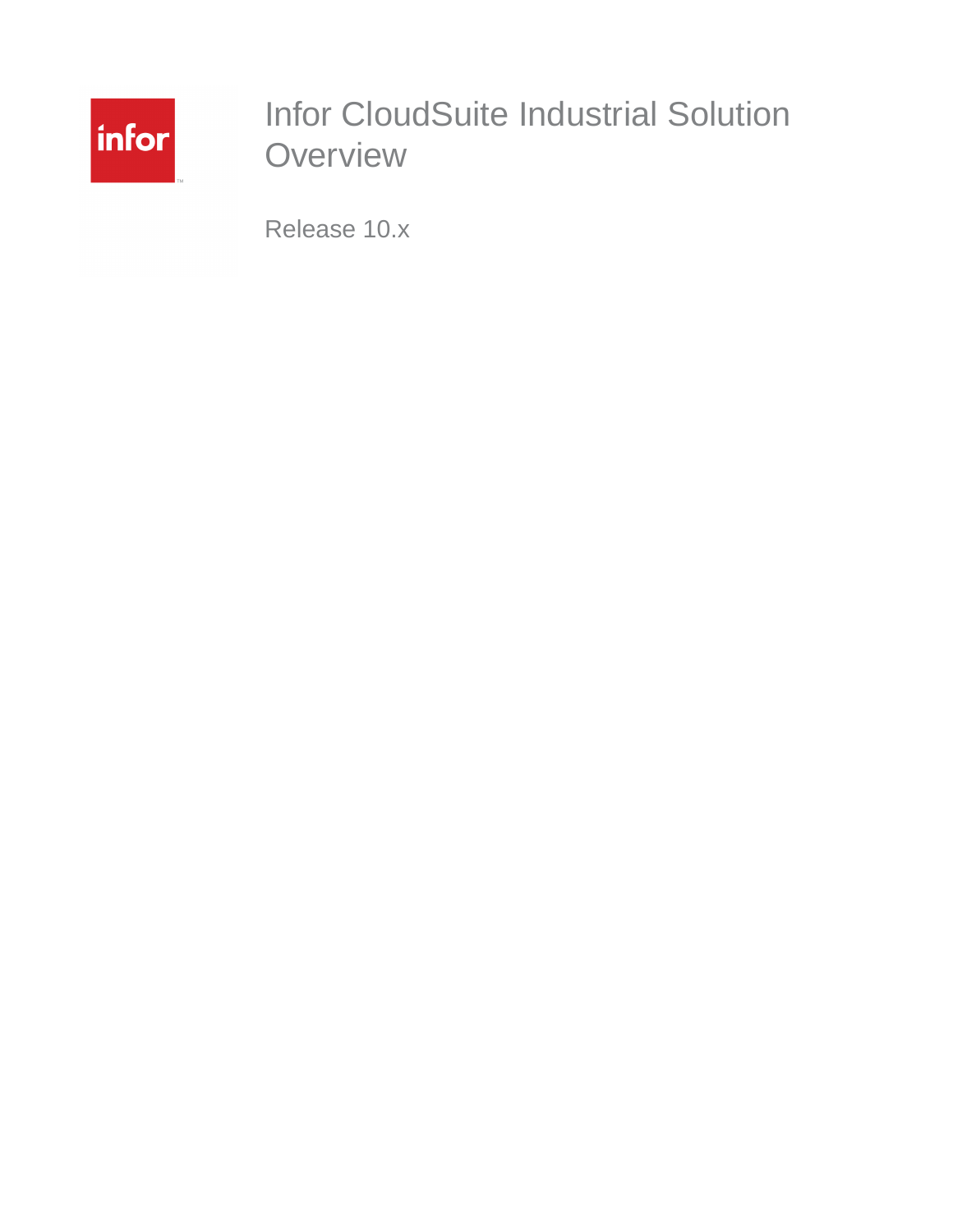#### **Copyright © 2021 Infor**

#### **Important Notices**

The material contained in this publication (including any supplementary information) constitutes and contains confidential and proprietary information of Infor.

By gaining access to the attached, you acknowledge and agree that the material (including any modification, translation or adaptation of the material) and all copyright, trade secrets and all other right, title and interest therein, are the sole property of Infor and that you shall not gain right, title or interest in the material (including any modification, translation or adaptation of the material) by virtue of your review thereof other than the non-exclusive right to use the material solely in connection with and the furtherance of your license and use of software made available to your company from Infor pursuant to a separate agreement, the terms of which separate agreement shall govern your use of this material and all supplemental related materials ("Purpose").

In addition, by accessing the enclosed material, you acknowledge and agree that you are required to maintain such material in strict confidence and that your use of such material is limited to the Purpose described above. Although Infor has taken due care to ensure that the material included in this publication is accurate and complete, Infor cannot warrant that the information contained in this publication is complete, does not contain typographical or other errors, or will meet your specific requirements. As such, Infor does not assume and hereby disclaims all liability, consequential or otherwise, for any loss or damage to any person or entity which is caused by or relates to errors or omissions in this publication (including any supplementary information), whether such errors or omissions result from negligence, accident or any other cause.

Without limitation, U.S. export control laws and other applicable export and import laws govern your use of this material and you will neither export or re-export, directly or indirectly, this material nor any related materials or supplemental information in violation of such laws, or use such materials for any purpose prohibited by such laws.

#### **Trademark Acknowledgements**

The word and design marks set forth herein are trademarks and/or registered trademarks of Infor and/or related affiliates and subsidiaries. All rights reserved. All other company, product, trade or service names referenced may be registered trademarks or trademarks of their respective owners.

#### Publication Information

Release: Infor CloudSuite Industrial 10.x Publication Date: March 19, 2021 Document code: csbi\_10.x\_csi\_solution\_overview\_cl\_sl\_en-us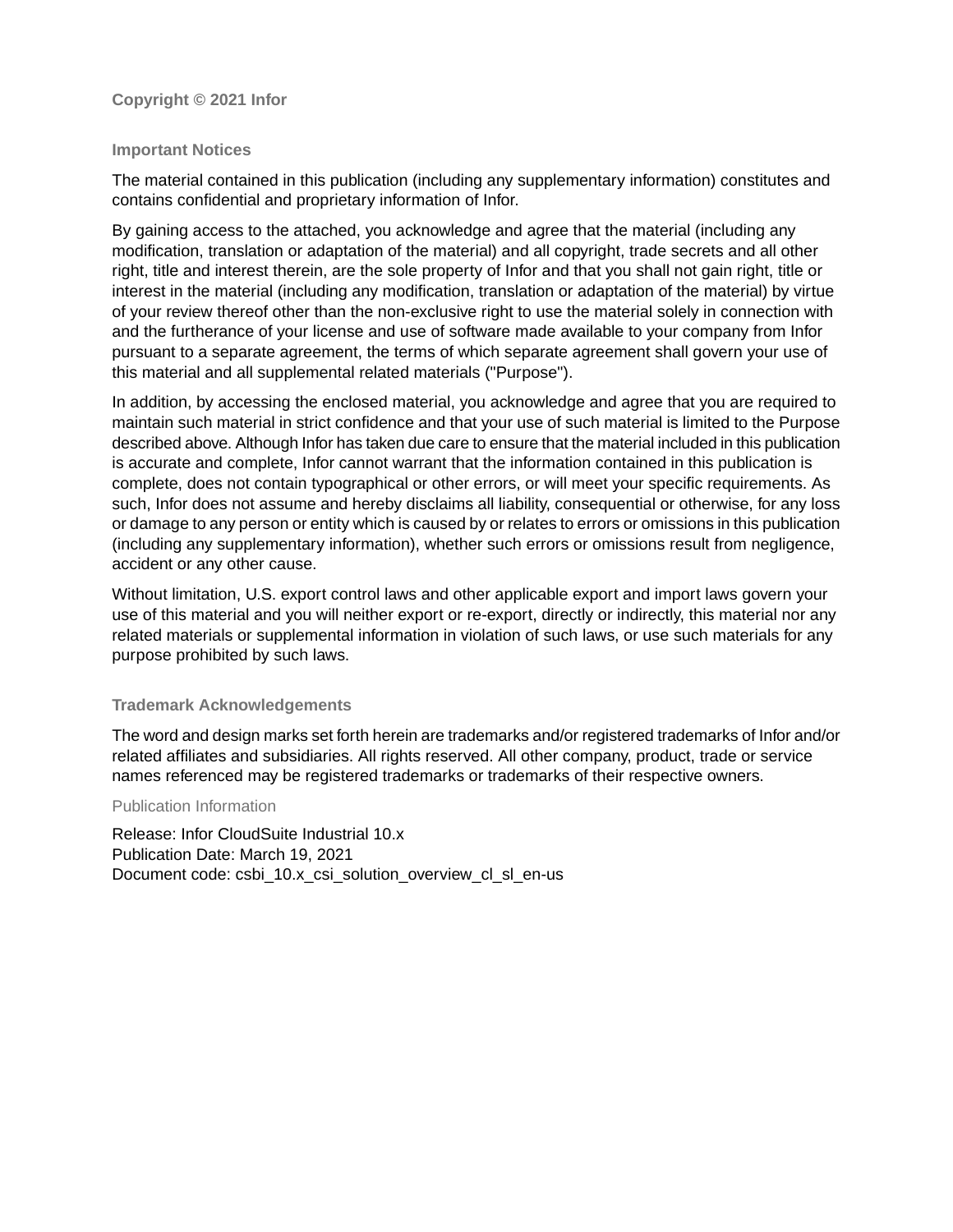# **Contents**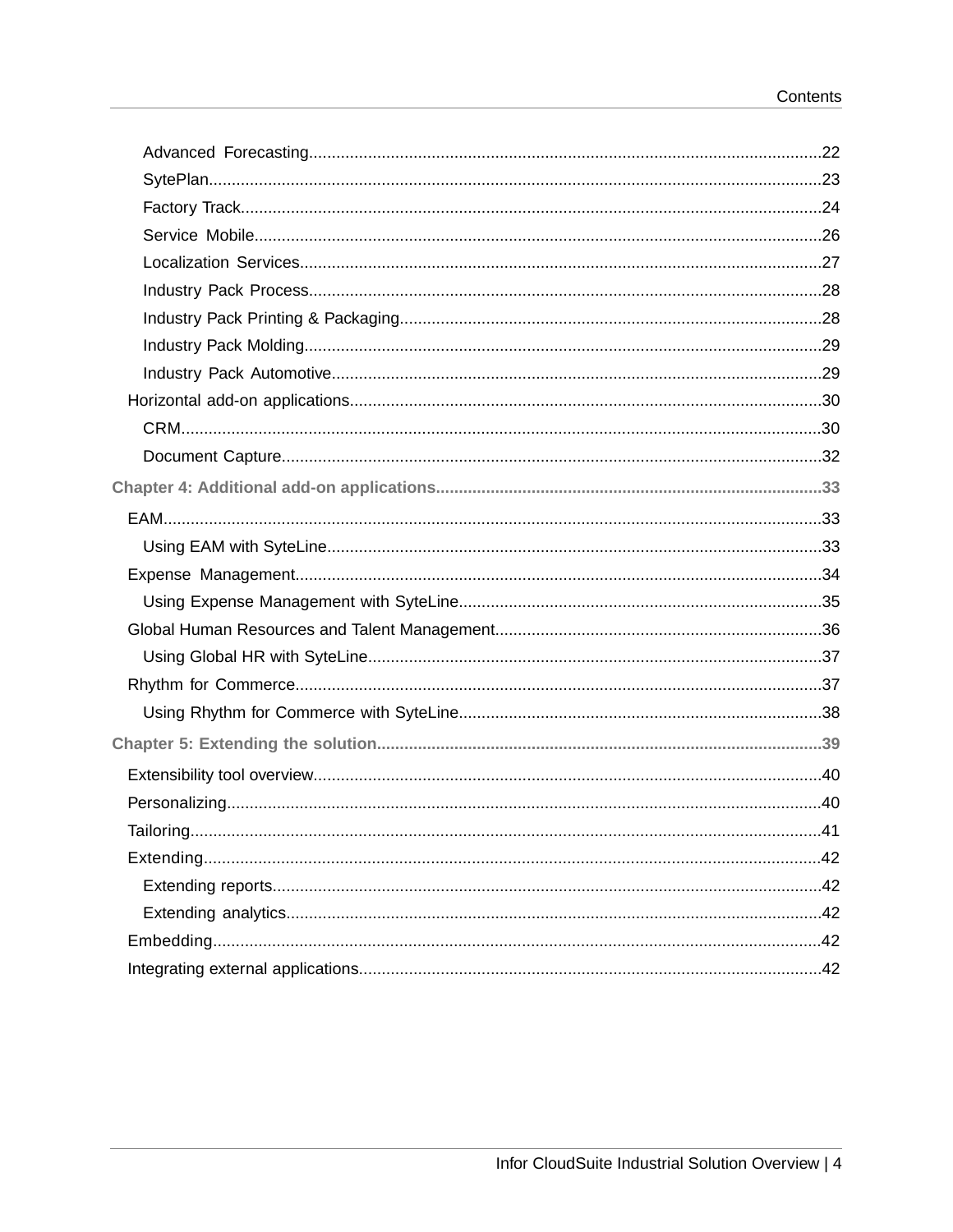## <span id="page-4-0"></span>About this guide

This document provides conceptual information for Infor SyteLine, including a summary of the applications in this solution and a description of the common add-on applications. It also includes information about configuration, personalization, and extension options.

## <span id="page-4-1"></span>Related documents

<span id="page-4-2"></span>To access related documentation, go to [docs.infor.com](http://docs.infor.com) and select the link for your solution.

# Contacting Infor

If you have questions about Infor products, go to Infor Concierge at <https://concierge.infor.com/> and create a support incident.

The latest documentation is available from **[docs.infor.com](https://docs.infor.com/)** or from the Infor Support Portal. To access documentation on the Infor Support Portal, select **Search > Browse Documentation**. We recommend that you check this portal periodically for updated documentation.

If you have comments about Infor documentation, contact [documentation@infor.com](mailto:documentation@infor.com).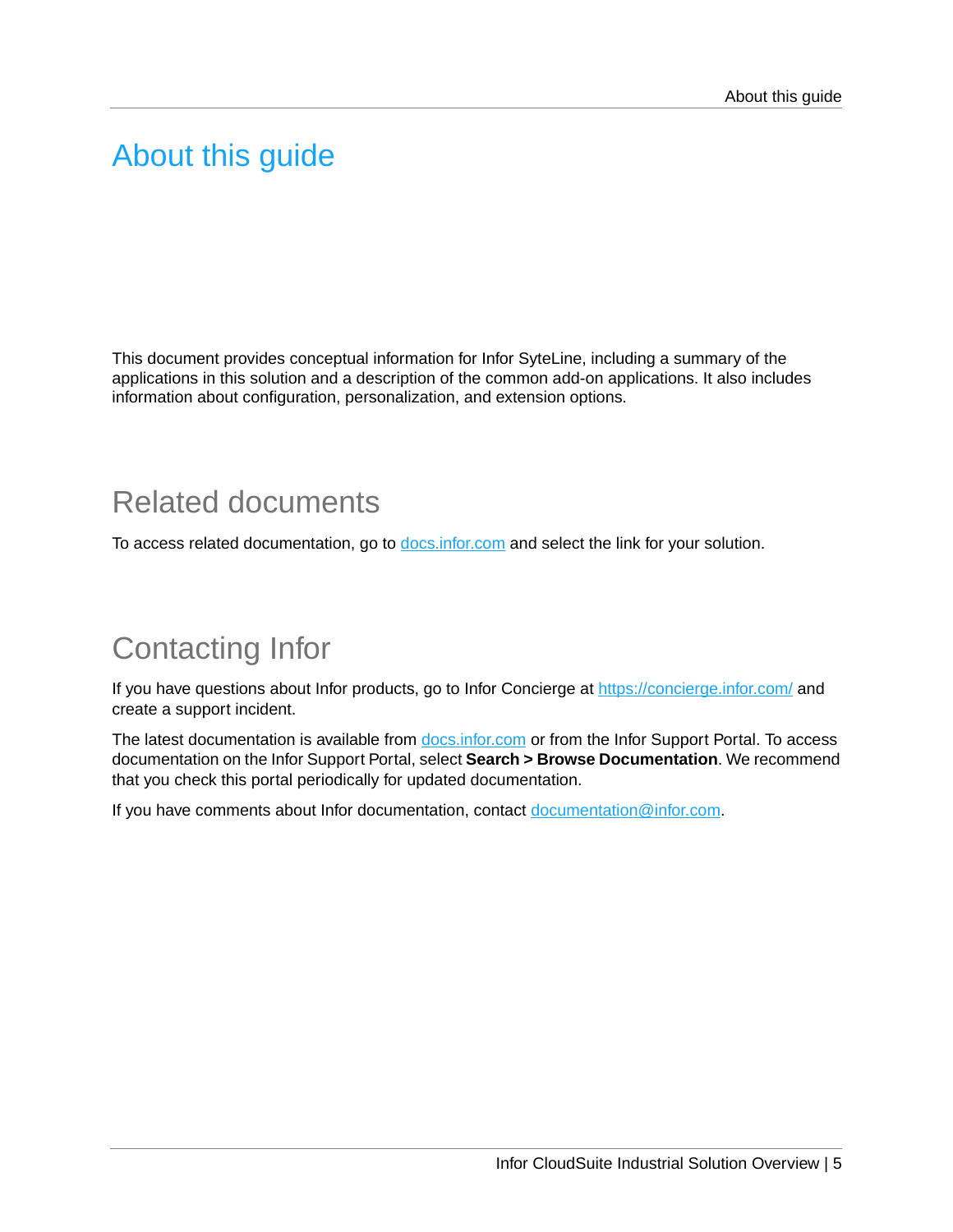## <span id="page-5-0"></span>Chapter 1: Overview

This multi-tenant Infor CloudSuite Industrial solution is available through a subscription-based (SaaS) delivery model from Amazon Web Services (AWS). It includes core capabilities as well as optional or recommended add-on capabilities, all delivered in the cloud

This diagram shows the products that are available for this solution.

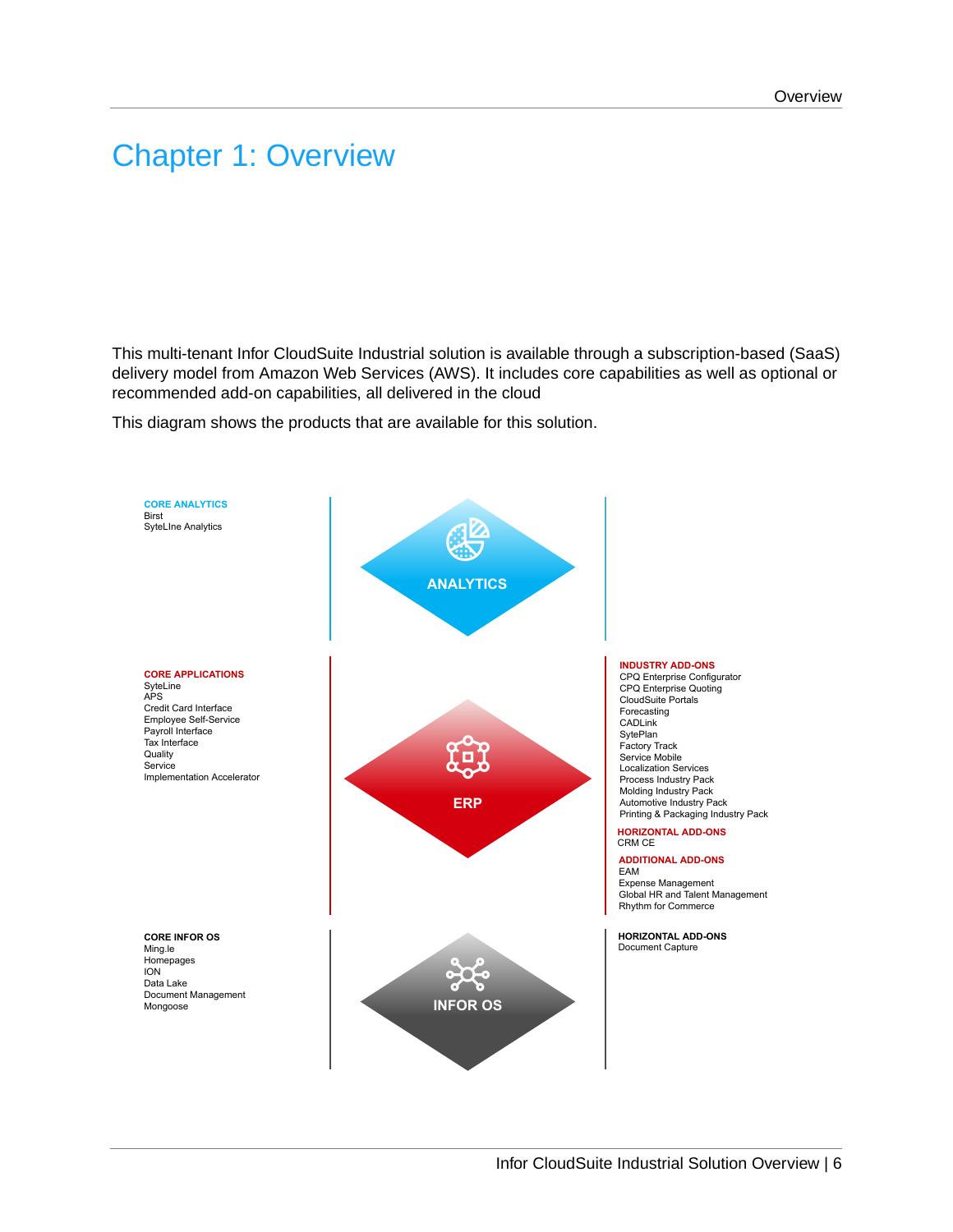## <span id="page-6-0"></span>Chapter 2: Core solution

The core solution includes these applications that are used by companies in your industry.

## <span id="page-6-1"></span>**Applications**

<span id="page-6-2"></span>These core business capabilities are always included in this solution.

## **SyteLine**

Infor SyteLine provides comprehensive features that address your business and operational challenges. Workflows for these manufacturing methods can be tailored to your exact needs:

- Engineer-to-order (ETO)
- Make/configure-to-order (MTO/CTO)
- Make-to-stock (MTS)
- **Repetitive**
- Service management

SyteLine offers a highly flexible architecture with user-friendly navigation and forms, allowing companies to easily capture, track, and access vast amounts of valuable data. Day-to-day operational processes can be managed with speed and efficiency, including shop floor planning and scheduling. Companies can use the solution's built-in scalability to add users, products, production sites, or warehouses to adapt to changing business needs.

SyteLine is built and deployed on the Mongoose Framework, which allows you to extend and adapt the application without compromising the upgrade path. Extending forms, adding your own forms, extending the database schema and creating your own tables, extending IDOs (business logic objects) and creating your own IDOs are scenarios that are supported. This helps to significantly lower the total cost of ownership, since you can adapt the system to your business rather than adapting your business to the system.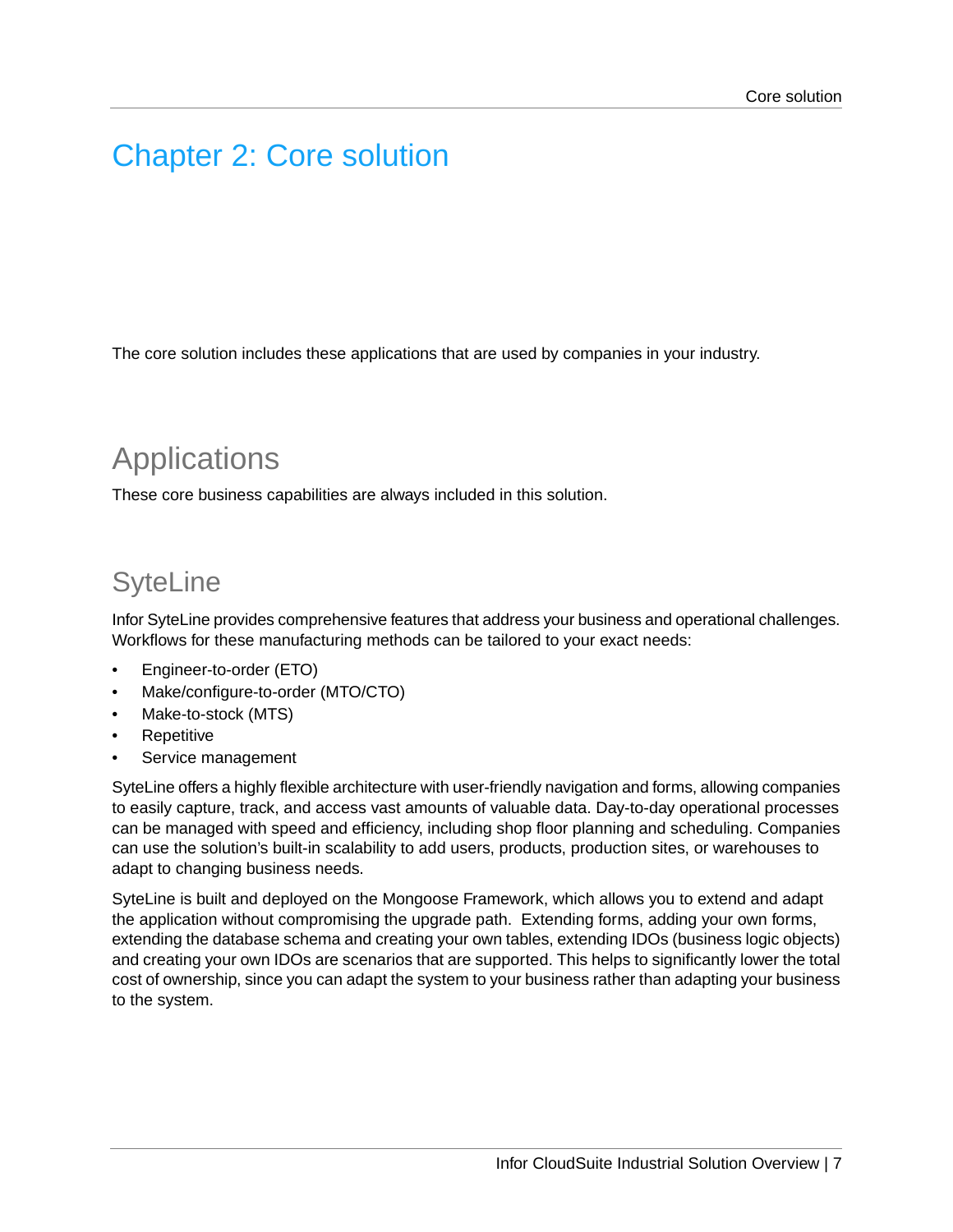## <span id="page-7-0"></span>APS

APS is a powerful advanced planning solution that synchronizes the use of work centers, inventory, resources, and supply with customer orders.

The APS solution is designed specifically for manufacturing requirements— the need for processes to flow smoothly and without mistakes, unnecessary steps, wasted resources, or waiting downstream because upstream activities are late. APS provides seamless advanced planning capabilities, increasing your on-time performance and throughput while reducing inventory and operating costs.

### Using APS with SyteLine

APS offers these capabilities with SyteLine:

- Greater visibility in planning. You get a continuously visible plan for each order, so that every order is aware of the jobs and POs it needs, and every supply is aware of the demand it supports. You also gain new insight into your inventory and your resources (machines, operators, work centers, cell, and facility utilizations).
- "What-if" capabilities that let users determine the impact of decisions. For example, you can insert a high priority order into your current production plan, add overtime hours, or outsource specific components. The system instantly determines which customer orders will be affected and how delivery timeframes will change.
- Ability to freeze a schedule, or freeze a schedule with offset
- Demand predictions for jobs that are configured through CPQ
- <span id="page-7-1"></span>• Automatic enforcement of Get ATP (Available to Promise) or CTP (Capable to Promise)

### **Service**

A streamlined service process helps you deliver error-free responses to customer inquiries and quick completion of work orders. The Service module lets you schedule and dispatch technicians efficiently, provide them with access to accurate historical data, and make sure they have the appropriate parts and tools on hand.

Service is the ideal solution for companies that use work orders in any capacity within their business or want to manage extended warranties and sell contracts. This service management solution meets the specific needs of companies that manufacture, install, or service complex products.

### Using Service with SyteLine

The Service module with SyteLine offers these capabilities:

- Contact center: Call center employees can access detailed data from SyteLine about customers or items, for fast response to inquiries and work order creation.
- Labor and expense management: The Service module can be configured to track time and attendance of internal and sub-contracted resources, using SyteLine data. Company paid or employee paid purchases are reviewed and run through an approval process.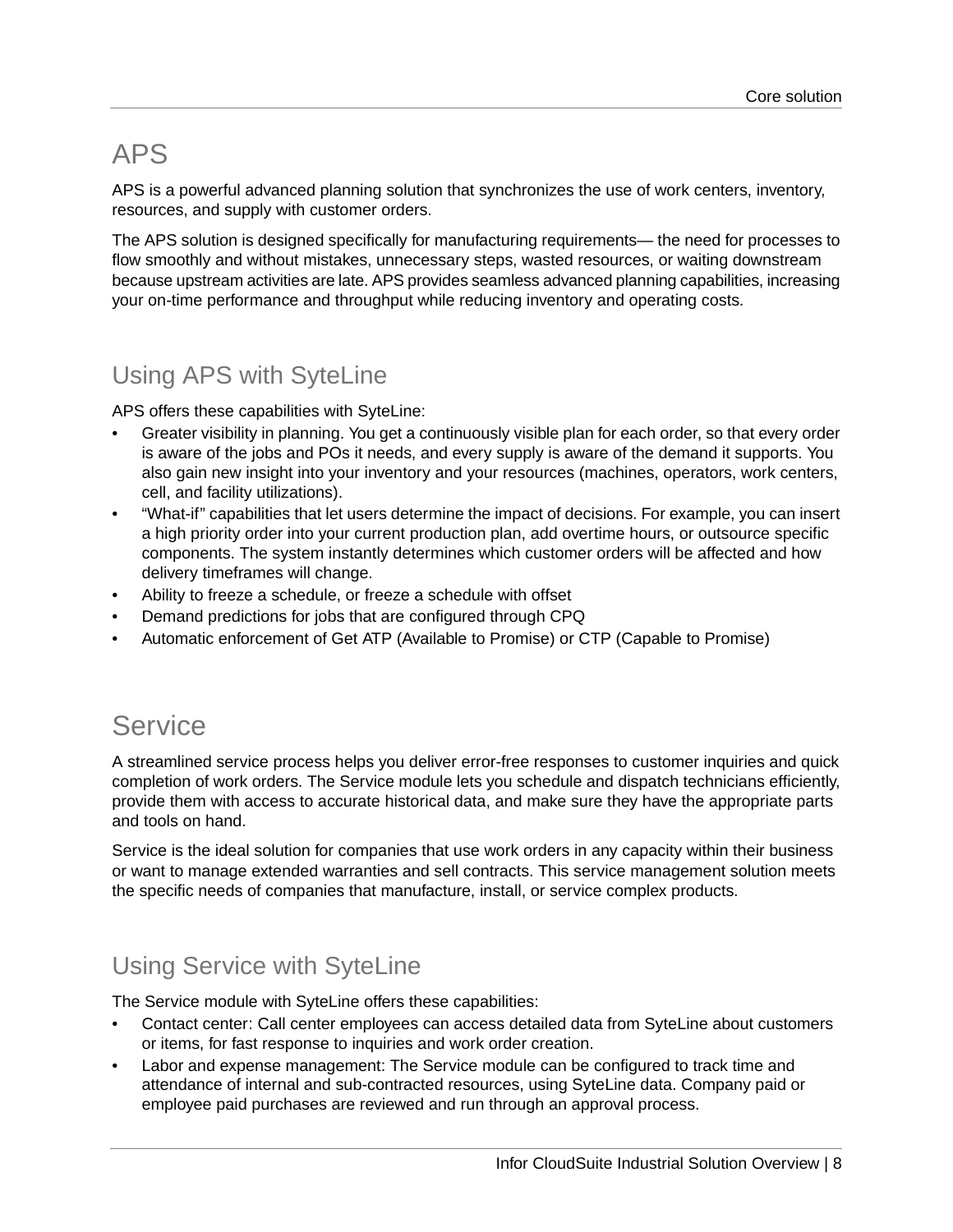- Item stock: Visibility to truck stock optimization for technicians in the field plays a big role in optimizing and improving efficiency, increasing resolution rates and minimizing the cost of non-essential trips back to the warehouse. This stock can be tied to SyteLine item/warehouse data.
- Preventative maintenance: Employees can schedule routine maintenance for internal assets or customer owned assets in order to prevent unexpected downtimes, extend the lifecycle of equipment, and maximize warranty cost savings. This can be tied to SyteLine fixed asset data.
- Analytics: Integrated data, total visibility, and accurate tracking make it easy to analyze data down to the detail level. Flexible reporting aids in decision making, planning, and providing engineering with valuable information needed to adapt product or part designs.

### <span id="page-8-0"></span>**Quality**

The Quality module integrates best-in-class quality control processes into the ERP functions you already use to run your manufacturing operation. It supports quality activities related to receiving, manufacturing, shipping, and returns.

Quality includes support for quality incidents, change management, responses to audit findings, machine and maintenance issues, safety, training, and opportunities for continuous improvements. With Quality, you can make specific reviews mandatory and require that those reviews get addressed as a precondition to closing a change-management report.

### Using Quality with SyteLine

The Quality module with SyteLine offers these capabilities:

• Supplier management: Beginning with a review of the supplier facilities and an approval process, the Quality module helps track vendor communications and quality control (QC) status. The receiving process of this module includes material handling, safety alerts, printing tags, assigning unique tracking numbers, and putting material in a QC holding area pending disposition.

QC inspects and assigns the material to inventory for production or tracks non-conforming material to its final disposition. It also provides integrated Vendor RMA support, including links with accounting. The Quality module automatically calculates vendor product quality and delivery performance to help you build strong supplier relationships.

• Tracking job quality: Tracking quality requirements during production often becomes a chore, what with the need to record the disposition of materials at multiple inspection points, track sign-offs, capture test results, record defects, and track items requiring rework or repair. The Quality module streamlines your entire process.

Many situations require you to track and inspect manufactured items piece-by-piece, according to serial number or tag number. The Quality module supports all SyteLine production methods—jobs, production schedules, and just-in-time (JIT). It also allows you to enter all details while in a job, including disposition, non-conformance tracking, cost of quality, test results, defects, and failures.

In addition, the Quality module reports the cost of scrap including labor, material, and overhead. You can identify defective raw material at the point of use rather than at receipt, which helps you report the issue promptly. When you mark items as defective during manufacturing, Quality lets you track each nonconforming item and capture the associated costs of quality. In addition, when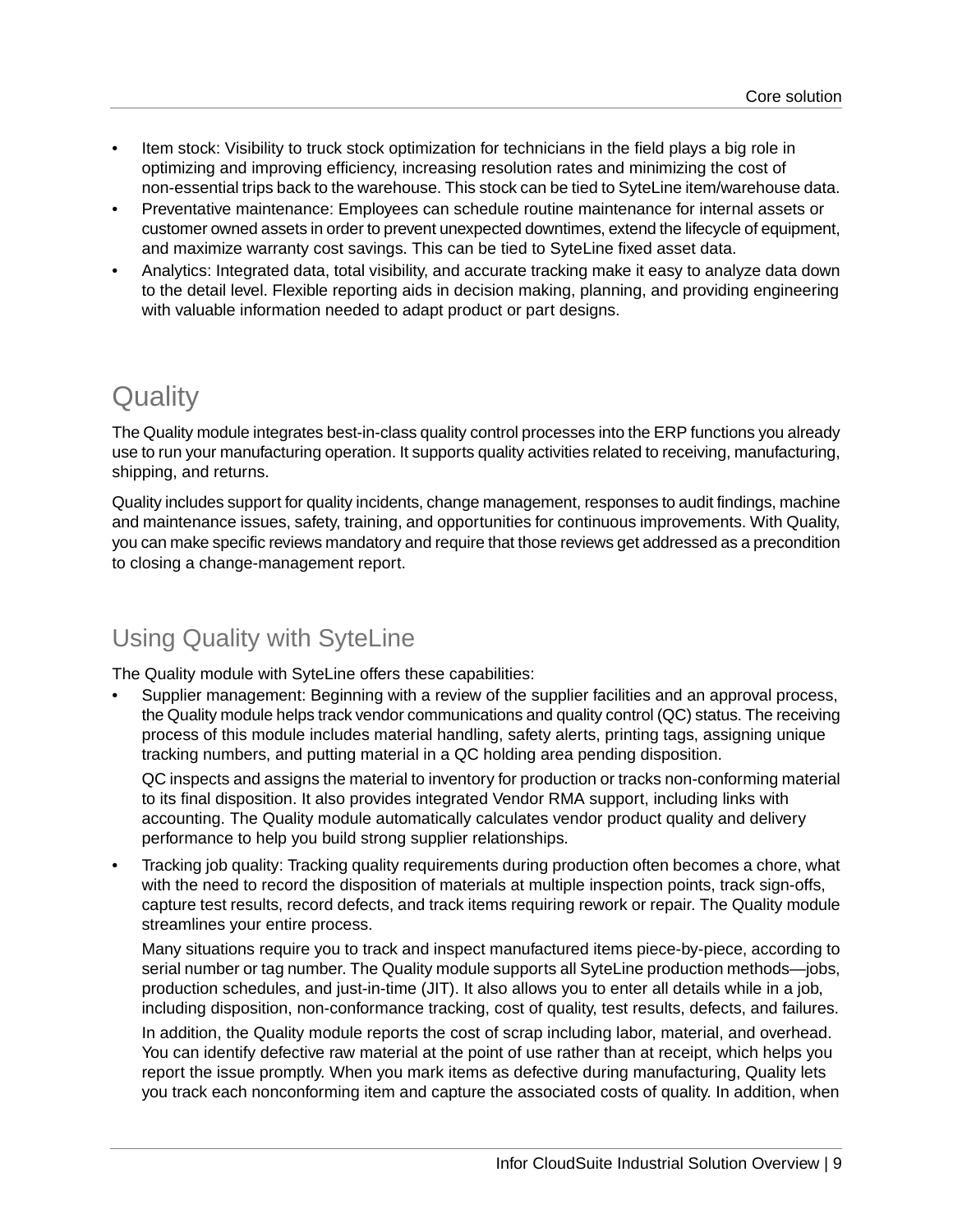a job requires you to send material outside for processing, Quality prints paperwork to attach to the product when it leaves your facility and when it returns again.

• Meeting customer requirements: Customers may require you to ship paperwork with each product to confirm that you have designed, manufactured, or inspected the product to meet regulatory or customer requirements. The Quality module improves your work process by identifying which items require such confirmation and ensuring that these items are routed through QC prior to shipping. You can record inspection results, print necessary paperwork and then tag the product as accepted and ready to ship.

If your customers return the product, Quality works with the SyteLine RMA module to direct that product to QC for receipt, inspection, disposition, and non-conformance tracking. The Customer Complaint Reporting (CCR) function helps you respond to feedback from your customers, assign responsibility, track your internal review and corrective action, and measure customer satisfaction.

## <span id="page-9-0"></span>Credit Card Interface

Use the Credit Card Interface to bill a customer's credit card through a third-party credit card processing service and to accept credit cards for payment. The credit card is authorized for validity when an order is placed, but it is not charged until the invoice is generated. The interface communicates with a gateway provider that in turn communicates with a credit card processing company such as Visa or Mastercard. To preserve security, this product does not store any credit card information; it only stores a transaction number or token that links to the gateway provider's product.

### Using CenPOS or BridgePay with SyteLine

The Credit Card Interface can be configured with these third-party credit card gateways:

- **CenPOS**
- **BridgePay**

The interface includes these features:

- The **Pay with Credit Card** button is available on the Customer Orders and Service Orders forms, as well as the A/R and A/P Posted Transaction Detail forms.
- Users set up customer payment information on the Credit Card Payments form. They can choose to save the credit card information for future order processing.
- Service Mobile users can collect credit card information and signatures using their mobile devices.
- Customer Portal users can enter credit card information through the portal and the data is sent back to SyteLine. Portal users should use CenPOS as their credit card gateway.
- All credit card charges processed in SyteLine are registered as authorized credit card transactions by the gateway software. The authorized transactions must be settled by the end-of-day batch processing from the gateway software before any actual funds can be processed.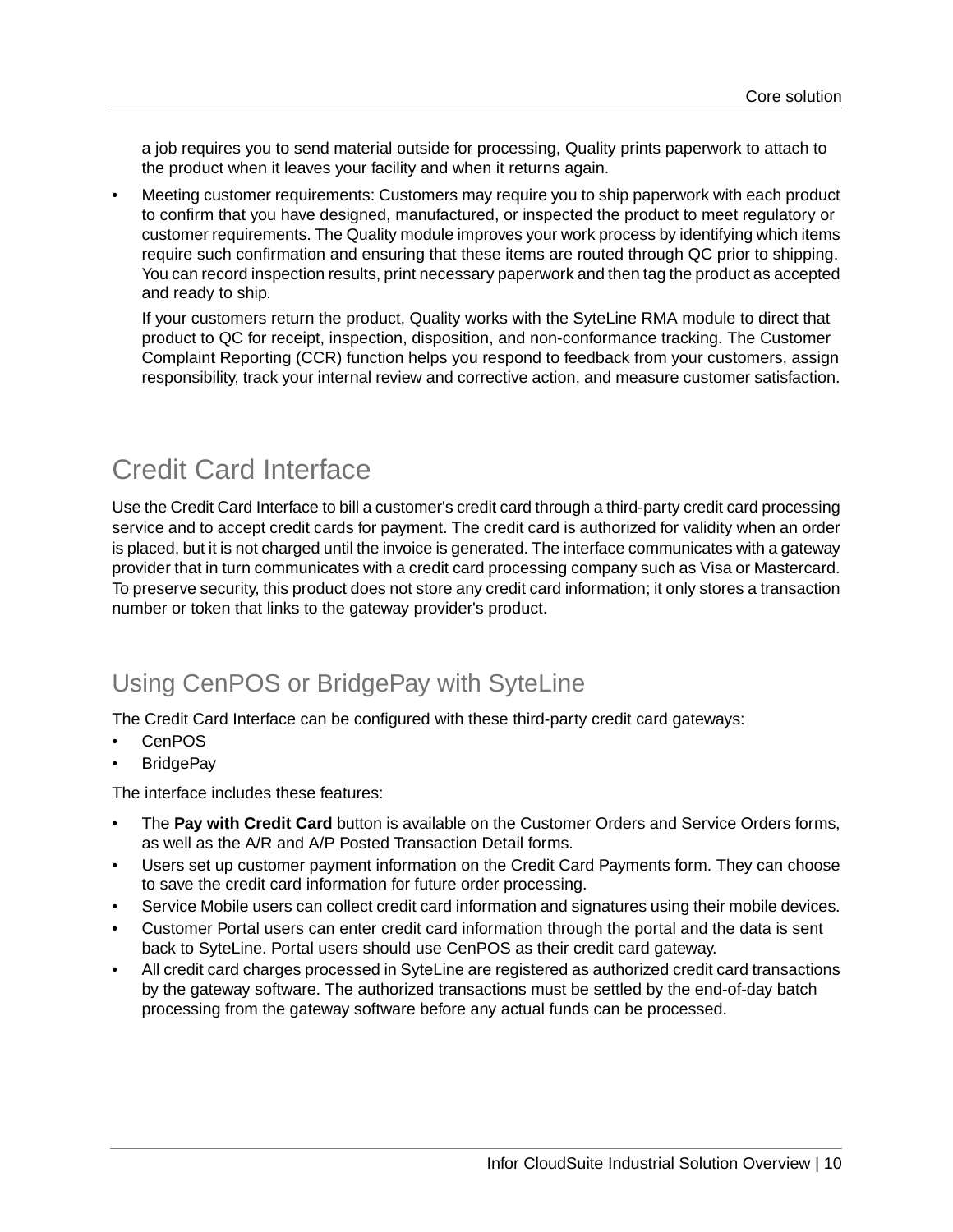## <span id="page-10-0"></span>Tax System Interface

The Tax System Interface is used by customers who require external taxing software to handle the computing of sales tax.

The interface works with all aspects of the tax compliance process, including billing, collections, remittance, and audit trail maintenance.

The Tax System Interface provides a seamless interface between SyteLine and some third-party tax management systems. These tax management systems and the Tax System Interface work together to streamline the sales tax compliance process, reducing administrative costs, improving customer satisfaction and minimizing compliance risks.

### Using a third-party tax system with SyteLine

The solution can be configured with either the Avalara AvaTax or the Vertex Indirect Tax O Series third-party tax system.

The Tax System Interface with SyteLine offers these capabilities:

- You can use the Tax System Interface to calculate taxes on SyteLine A/R and customer order invoices, project invoices, and service order/contract invoices.
- The interface can perform automated calculations for "What-If" tax situations without affecting posted transactions in SyteLine. It can calculate taxes on a line-by-line level, and it also provides tax exemption reporting.
- <span id="page-10-1"></span>• The interface works directly with the third-party tax system geo-codes and sales tax APIs.

## Payroll Interface

Managing your most critical asset, people, is typically the biggest expense for a company and its most important investment. To maximize the return on this investment, you might choose to integrate your ERP data with a global, comprehensive payroll system that acts an informational bridge between operational accounting, general ledger, and finance.

With the Payroll Interface, you can easily transfer employee data updates from SyteLine to an external global payroll system. The payroll system and the Payroll Interface work together to streamline the payroll process, reducing administrative costs, improving employee satisfaction and minimizing compliance risks.

### Using Celergo with SyteLine

The solution partners with a third-party payroll provider, Celergo, as an option to customers who want to use the Payroll Interface to handle payroll processing.

The Payroll Interface process uses Celergo for these capabilities: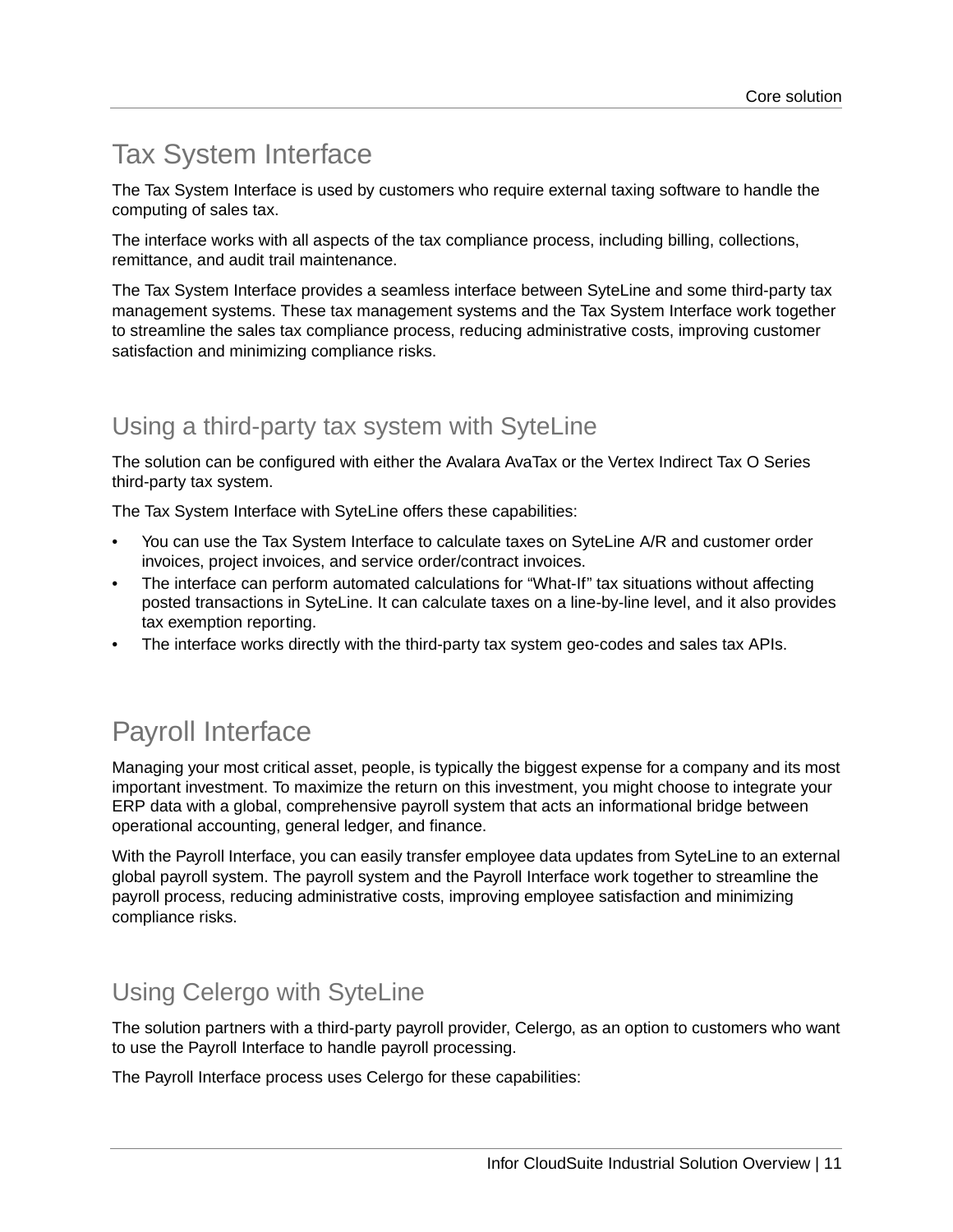- SyteLine records these types of employee information and sends them to Celergo for processing: personal data, address, job and payroll data, country-specific data, direct deposit data, and deduction and earnings data. SyteLine can also send other payroll data, including hours worked and rates for the employee.
- Celergo processes the payroll data from SyteLine and calculates the payroll.
- After the payroll has been calculated, Celergo sends journal entries, including account numbers and amounts, to SyteLine.
- Celergo prints checks and yearly documents, such as W-2's, for employees.

## <span id="page-11-0"></span>Employee Self Service

The Employee Self Service module lets your employees and managers perform some HR tasks themselves. This gives them more control over the information and frees up your HR staff for other duties. Employee-provided information is more likely to be accurate, complete and up-to-date.

Employees can perform these self-service tasks:

- Manage time-off requests
- Update personal and payroll information
- View their pay stubs and work calendar
- Create purchase order requisitions and view PO requisition history

Managers can use the self-service module to approve time-off requests or PO requisitions. They can access key HR data about their direct reports, such as performance reviews, organizational charts, and educational background.

### Using Employee Self Service with SyteLine

The Self Service module is accessed from a different web site than the SyteLine app. Your Infor representative will provide the link.

Employee Self Service with SyteLine offers these capabilities:

- User access to the Self Service forms is set up from within the SyteLine HR forms.
- An administrator in SyteLine can also set up the menus and announcements that are shown in Employee Self Service.
- <span id="page-11-1"></span>• The information that is shown or entered on each Employee Self Service form is stored in SyteLine database tables, so communication with SyteLine financial, HR, payroll, and purchasing functions is seamless.

### Implementation Accelerator

The Implementation Accelerator is a preconfigured solution targeted at small- to medium-sized industrial companies. This Implementation Accelerator solution provides a foundation that covers a company's core needs and processes. It also is the basis for future growth and improvements.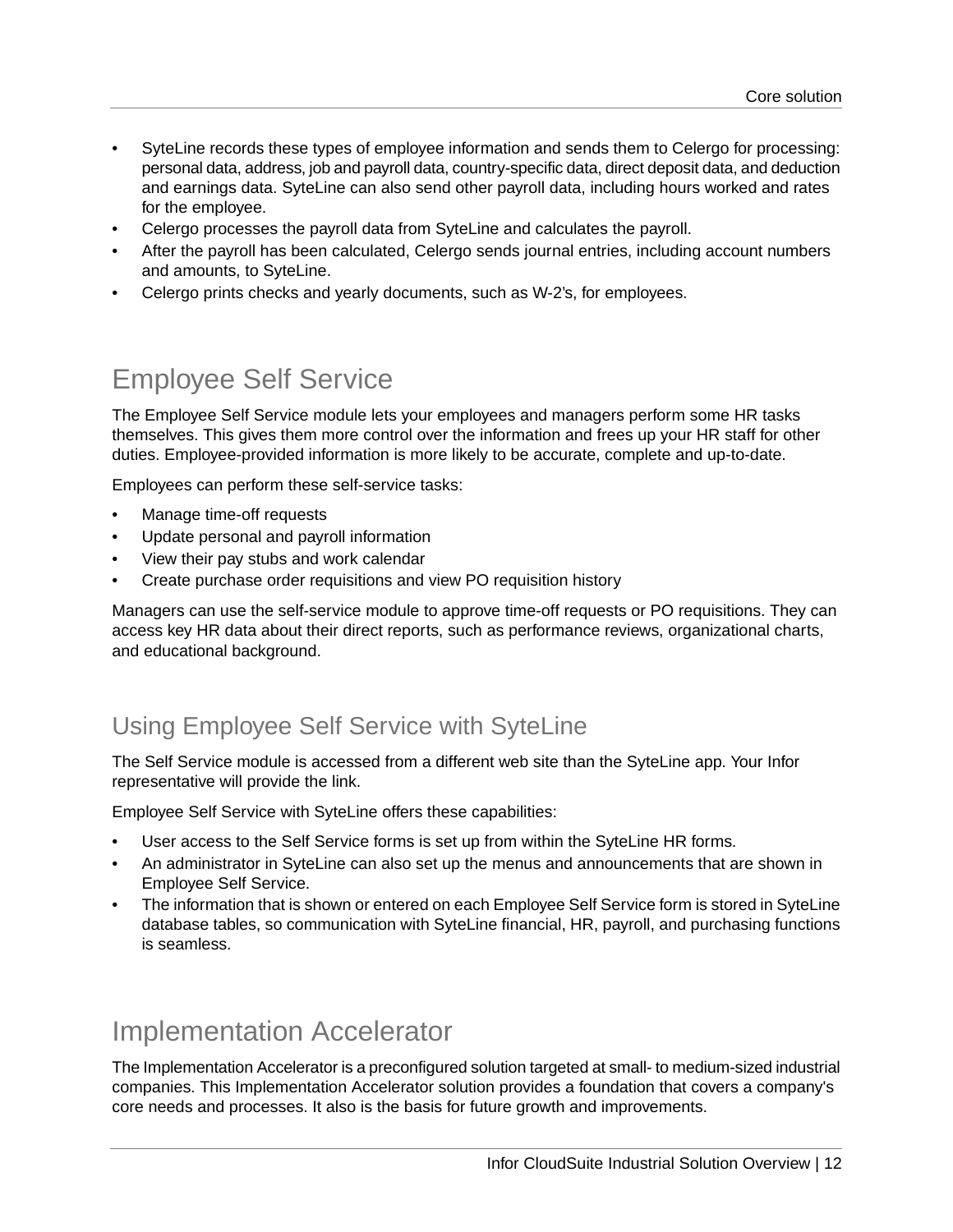Using this accelerator reduces and streamlines the steps required to implement this solution. It helps you to save time and money, and takes the guesswork out of deploying SyteLine. The result is an affordable solution that can meet today's requirements and potential for tomorrow. It also provides the possibility for a faster ROI and time-to-benefit that is measured in weeks instead of months or years.

The Implementation Accelerator with SyteLine includes these business transactions:

- Quote to Cash
- Demand to Build
- Hire to Retire
- **Lead to Order**
- Inspect to Correct
- Financial Plan to Report
- Procure to Pay
- Service to Cash
- Plan to Inventory
- Service Contract to Cash
- Design to Release
- Project to Profit

<span id="page-12-0"></span>In addition, the Application Configuration set is provided. This is a collection of spreadsheets where you can enter legacy master data that can then be imported into SyteLine.

## Analytics

<span id="page-12-1"></span>These core analytics are always included for this solution.

### **Birst**

Infor Birst is a cloud-based business intelligence platform. Organizations can achieve a new level of insight and decision making by connecting centralized and decentralized teams and applications. As part of this solution, Infor provides business users a business intelligence experience with these capabilities and features powered by Birst:

- Coordination with Infor OS and Data Lake to present data insights in the context of user and business process flows
- Interactive and responsive dashboards with drag-and-drop creation, drill-anywhere, and filtering capabilities
- A guided ad hoc experience that allows users to quickly filter, sort, and include multiple measure and attribute selections
- Powerful operational reporting for advanced report creation on core transactional tables
- Anywhere analytics on mobile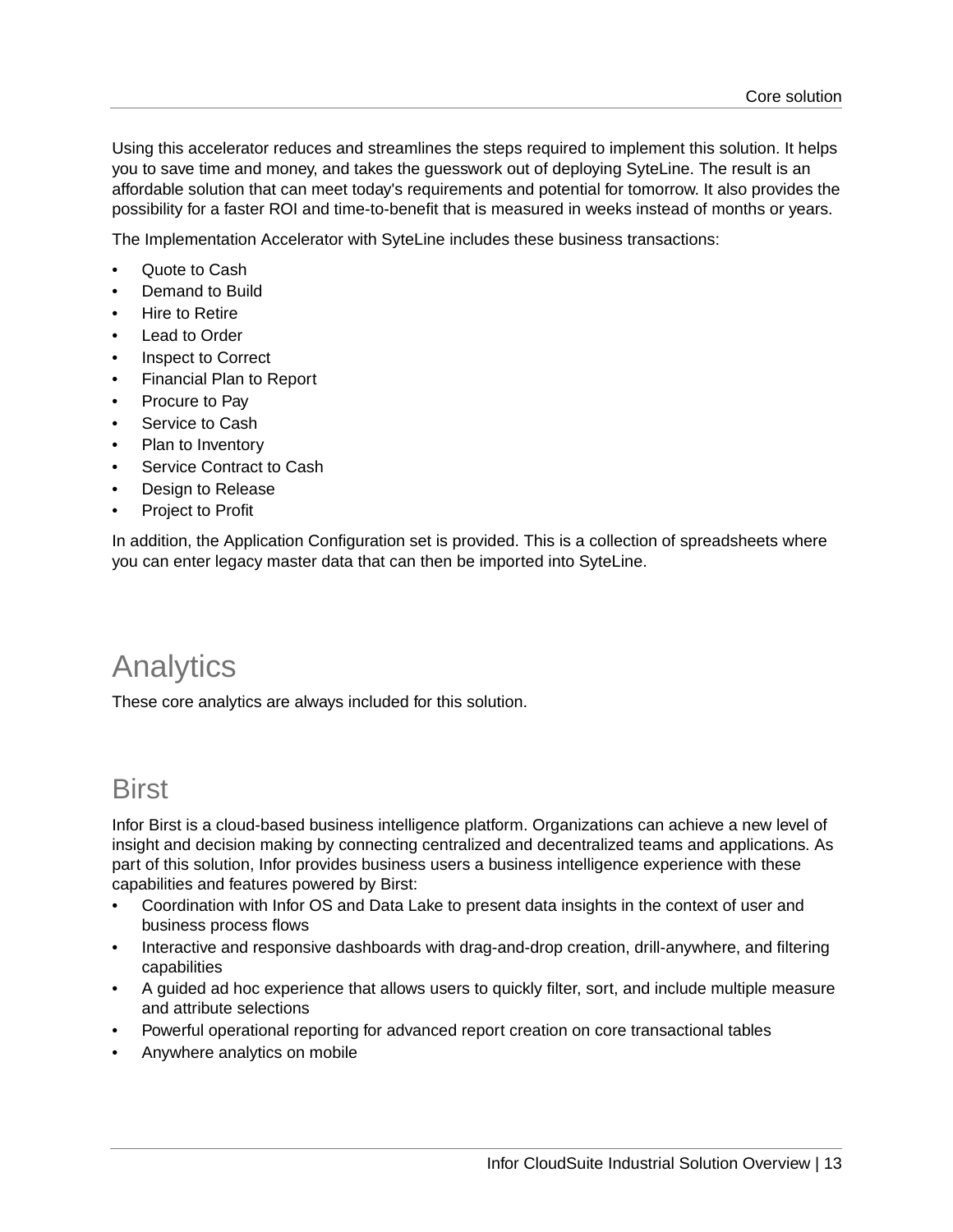# <span id="page-13-0"></span>SyteLine Analytics for Birst

SyteLine Analytics captures data, using Birst tools, to help measure activities, monitor trends, and evaluate processes.

You can use this preconfigured content, tailored for SyteLine, to make better business decisions and business process improvements. Dashboards provide a self-service, convenient interface for business users of all types. You can use dashboards to see important trends in your processes. You can see transactions from a summary level and break it into details.

The preconfigured content does not actually include any Birst components but is a Birst space with content that any Birst user with SyteLine access can leverage.

Each of the Analytics domains provides rich data models containing many metrics and attributes, accessible via the Birst subject areas. Analytics also provides example dashboards, reports and KPIs derived from the rich subject area of each domain, to either be used directly or copied, depending on customers' specific requirements. These are the available domains:

- Finance includes analysis of ledger, financial income, A/R, A/P and bank accounts.
- <span id="page-13-1"></span>• Sales includes analysis of sales and product contribution, sales forecasts, bookings, and sales leads.

# Infor OS

Infor OS is a technology platform that supports fully integrated, industry-specific solution suites with mobile-first design, a consumer-inspired user experience, and science-driven analytics.

It leverages the convergence of information, analytics, cloud computing, mobility, and social business.

This platform includes these products:

- Infor Ming.le
- ION
- ION Grid
- Document Management
- Data Lake

#### **Infor Ming.le**

Infor Ming.le is a web-based application framework that provides a common user interface for Infor applications, third-party applications, and in-house developed applications integrated through ION. It is a centralized platform for social collaboration, business process improvement, and contextual analytics.

Infor Ming.le provides drill-back capability so that users can navigate across the applications to track transactions, the transfer of data, and report updates. Additionally, Infor Ming.le provides an infrastructure for sharing content with context applications.

Infor Ming.le uses homepages, configurable by users to organize information and activities at a high level to focus on critical areas of concern.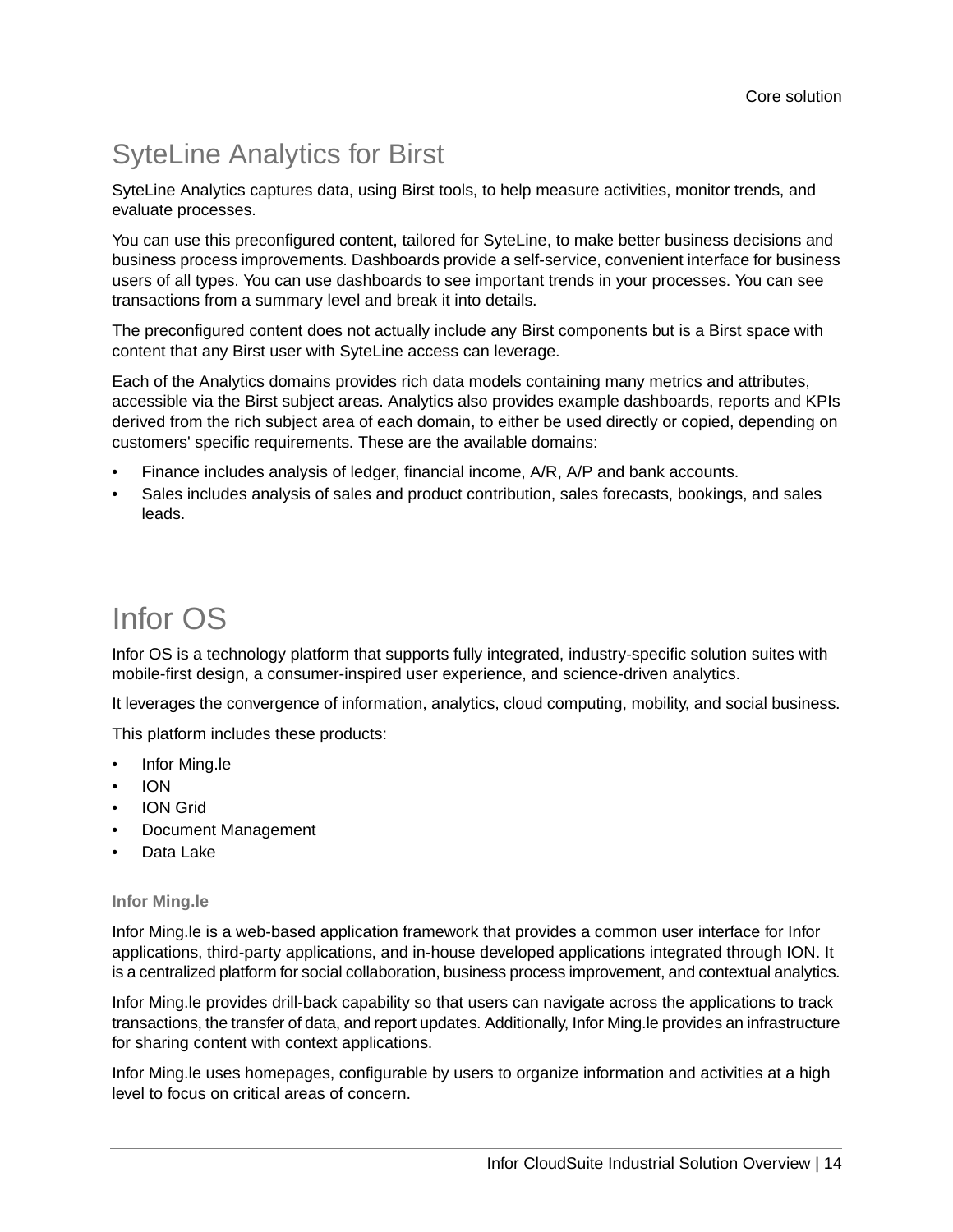Within Infor Ming.le, you can use ION API, a managed API layer across all applicable Infor and non-Infor APIs, allowing existing APIs to be presented in a standardized, managed, and controllable way.

Infor Ming.le uses Infor Federation Services for centralized authentication.

Infor Ming.le is available as a mobile app, supported by iOS, Android ™, and Windows Mobile operating systems.

#### **ION**

ION is a business process management platform that integrates applications, people, and business processes.

The ION platform converts data into the common language of standardized XML to enable disparate business systems such as Infor products, third-party applications, and in-house developed applications to share information.

ION simplifies the connectivity and data sharing across the connected applications. It enables users to configure a routed infrastructure, set up workflows, and design and activate business event monitors and manage tasks and alerts.

#### **Document Management**

Document Management is an integration platform that enables you to take advantage of document solutions already in use within your organization.

Document Management is used to integrate your documents with your business processes and to provide a central repository for them. Soft links are used, based on document metadata, to provide integration between your documents and your ERP solution. You can view a document from within the context of your application or click a document link to retrieve the document from the central repository.

Document Management supports the entire lifecycle of your business documents, from input through storage, retrieval, and sharing.

#### **Data Lake**

Data Lake is a data repository that provides high-volume, scalable object storage for real-time data from across your enterprise systems, disparate applications, people, and Internet of Things infrastructure.

<span id="page-14-0"></span>Using ION to connect your data sources, Infor applications move content into Data Lake and use other consuming applications to query and navigate for content related to specific business cases.

### Using Infor OS with SyteLine

SyteLine provides solution-specific capabilities for Infor OS.

#### **SyteLine homepages and widgets**

SyteLine provides these predefined homepages: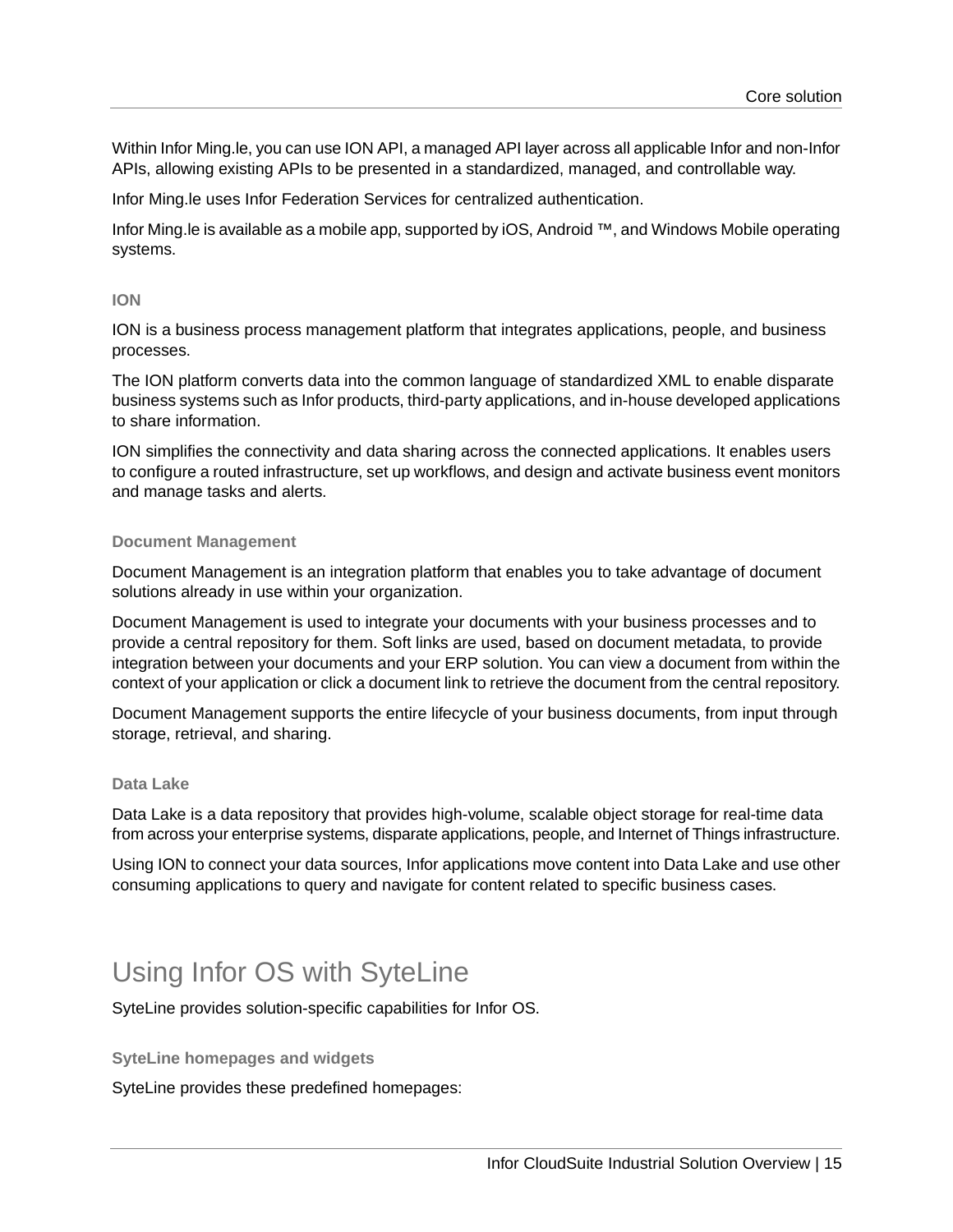- **Controller**
- Customer Service
- **Executive**
- **Inventory Control**
- Production Planner
- Project Manager
- **Purchasing**
- Quality Control
- Salesperson and Sales Manager
- System Administrator

Each homepage contains preconfigured widgets with metrics and KPIs appropriate for each role. Some widgets provide drillback to a specific SyteLine form for details.

You can also create your own homepages in Infor OS and add multiple instances of the "CloudSuiteIndustrial" widget. You can then configure each instance of the widget to display different information. For example, on your custom homepage, you can add widgets to display dashboard information such as Vendor Lookup, PO Requisition Line by Status, and Item Availability.

#### **Document Management and Related Documents**

SyteLine includes IDM workflows that can send documents such as purchase orders and customer orders to the Document Management app for storage. Then, when users view a vendor or customer record in SyteLine, links to the appropriate documents are shown in the Related Documents context app.

Users can also manually add and tag documents in the Related Documents context app so that they are associated with the currently displayed record in SyteLine. Then whenever that record is displayed, links to those documents are shown.

#### **ION**

Data flows are preconfigured in ION Desk between SyteLine and other provisioned applications, so the appropriate data can automatically be sent between the applications when the flows are activated.

#### **User Management roles**

SyteLine roles, also known as groups, are already included in the User Management area, so you can add users in Infor OS and assign the appropriate SyteLine roles there.

#### **Data Lake**

SyteLine sends master and transactional data, as well as table schemas, to the Data Lake. The data can then be consumed by other applications such as Birst.

You can see the SyteLine schema in the Data Lake. However, not all of the data from SyteLine is available in the Data Lake. Only the dataset (list of tables) that is defined in the DATALAKE replication category in SyteLine is available for use through the Data Lake by other applications. This list of tables in this replication category is predefined by Infor.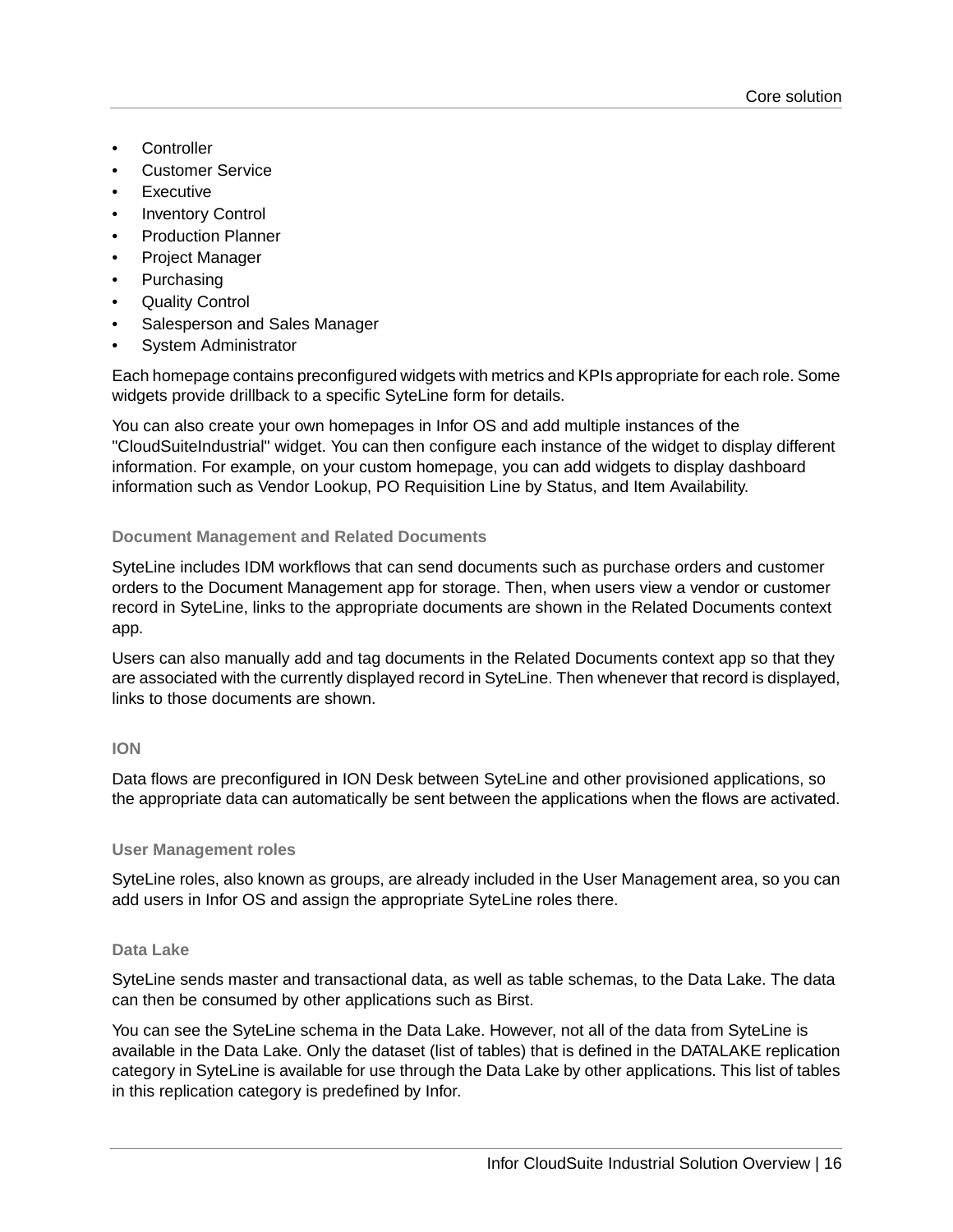The dataset is initially populated into the Data Lake during configuration. Later, when users update data on a SyteLine form that has an underlying table included in the replication category, the data is replicated to the Data Lake. The data is then available for use by applications that access the Data Lake.

## <span id="page-16-0"></span>Mongoose

Mongoose is an innovative technology platform that lets you easily design and deploy applications. You can also use Mongoose to enhance and extend your core enterprise solution.

SyteLine is built on the Mongoose framework, so it can take full advantage of all the extensibility features, DataView reporting tools, the Application Event System, and many other special features that Mongoose provides.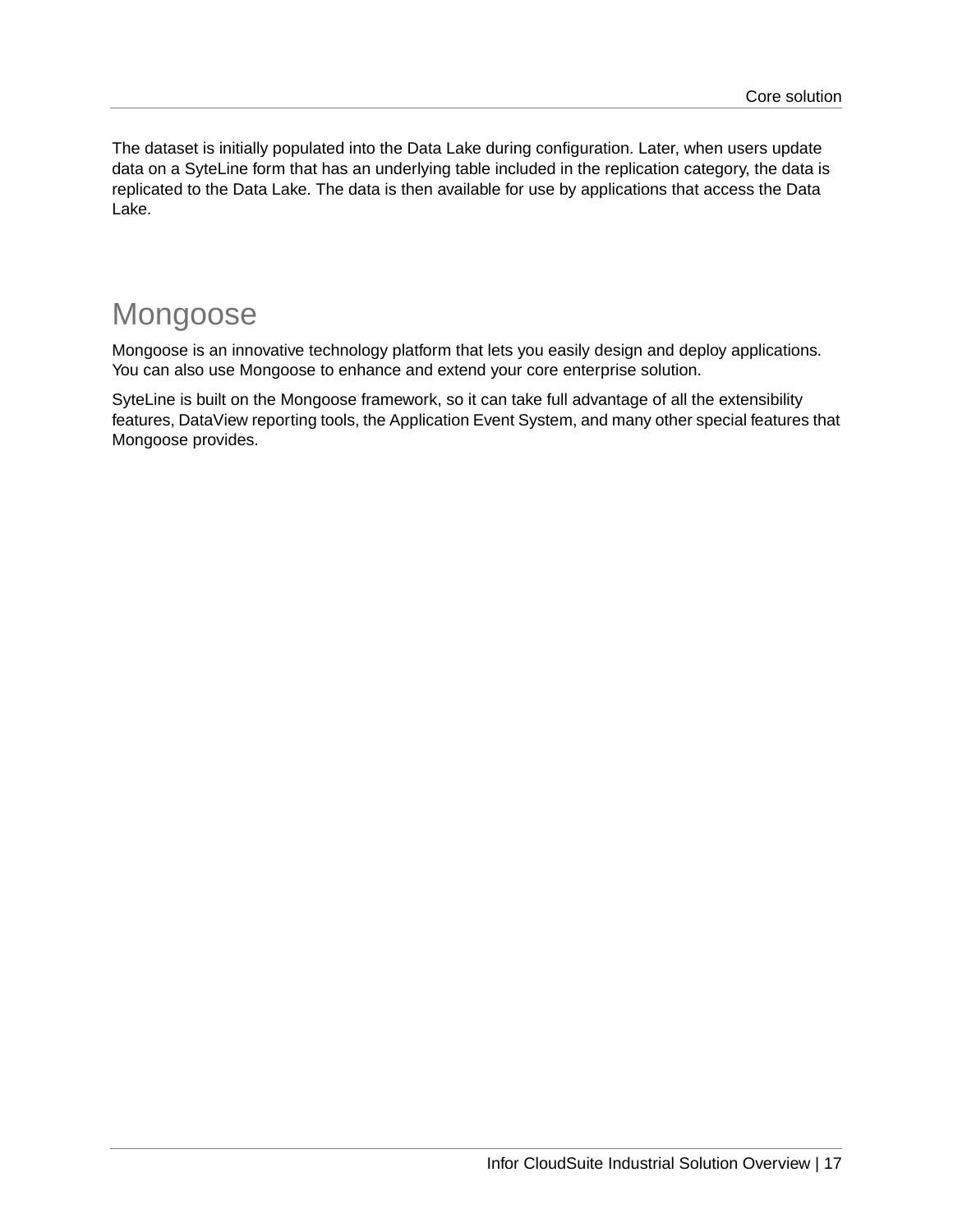# <span id="page-17-0"></span>Chapter 3: Common add-on applications

To extend your solution with more advanced capabilities, you can include these optional applications. These applications might incur usage-based pricing.

## <span id="page-17-1"></span>Industry add-on applications

<span id="page-17-2"></span>Industry add-ons are additional applications that are frequently requested by customers in your industry and can deliver significant value.

## CPQ Enterprise Configurator

CPQ Enterprise Configurator enables the handling of configured products or services, and supports most types of user or product.

CPQ Enterprise Configurator includes these features:

- A product, sales, pricing, and process configurator that integrates with your web, mobile, enterprise, desktop, and laptop systems. You can capture and share all the knowledge about your customizable products on any device.
- Product modeling, which makes selection and configuration of complex products intuitive and error-free. The rules, constraints, and associated data in product models are processed based on inputs from the user interface or other applications.
- Deployment of the configurator for a specific function or across all available applications and computing platforms.
- Selection, configuration, and pricing of products by your sales people and customers, while ensuring that only valid combinations of features, options, and dimensions are created, quoted, and ordered.

### Using CPQ Enterprise Configurator with SyteLine

Customers or dealers can use the guided technology in the CPQ Enterprise Configurator to generate information to use for an order. The order is sent to SyteLine, where it can be fulfilled through standard processing.

CPQ Enterprise Configurator with SyteLine offers these capabilities: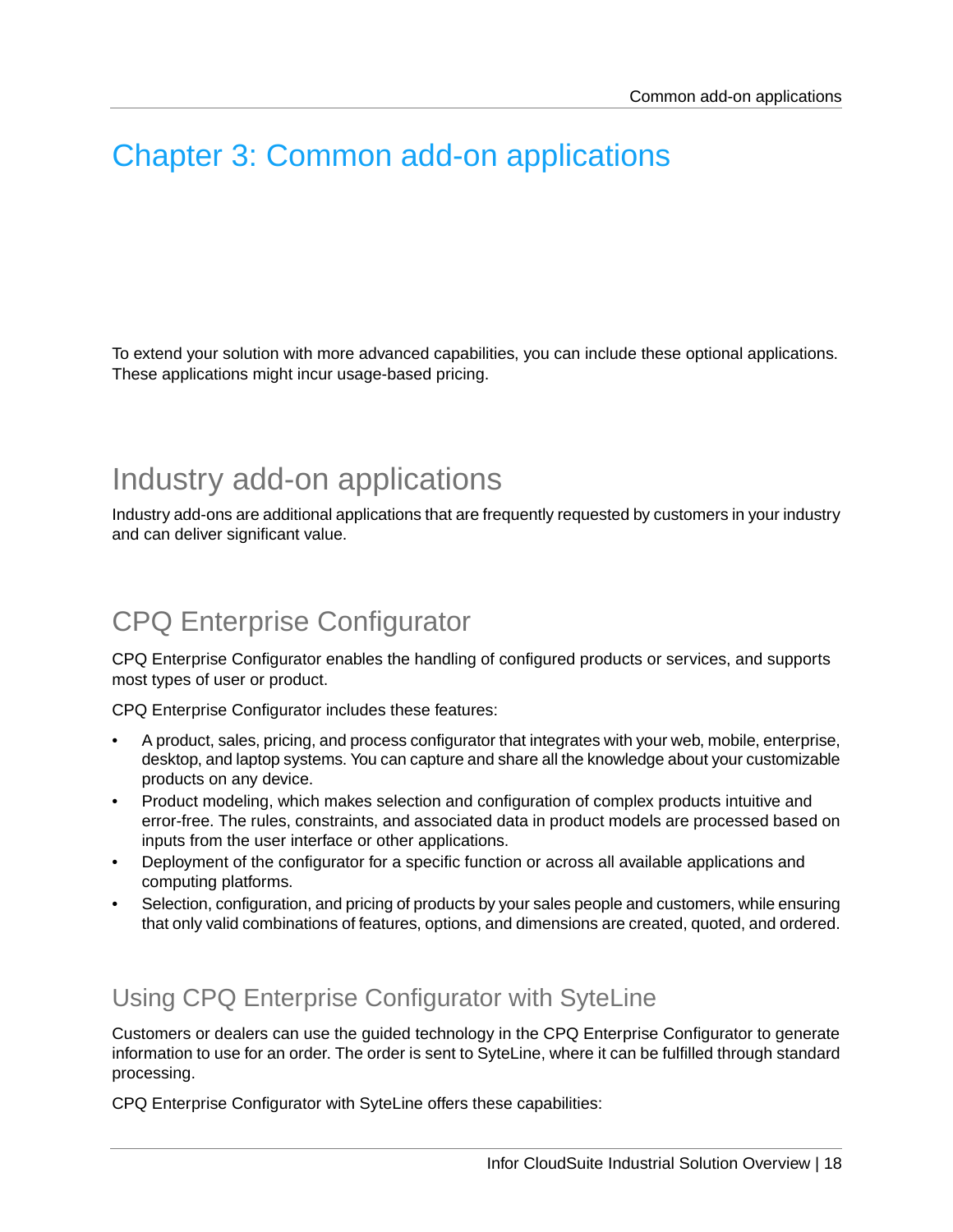Decision tree using configurable product components:

CPQ's wizard-like interface walks users through a guided selection of components of a SyteLine configurable product. Guided selection helps customers customize their purchase, yet ensures that they order only valid combinations of features, options, dimensions, color, or price.

Models with rulesets:

The controls and options for the decision tree are predefined in behind-the-scenes product models that have specific rulesets. These rulesets control the display of information and the behavior of data, and provide valid combinations of features, options, dimensions, color, or price. The rulesets are developed to interact with SyteLine configurable products.

• Access from within the ERP:

Your customer service representatives (CSRs) or inside-sales personnel can access the Configurator from within SyteLine order entry forms. During order entry, when the CSR enters a configurable item number into the **Item** field, the Configurator window opens. Your CSR or inside-sale personnel uses the Configurator window to select from the product options available for the configurable item.

When the CSR completes the configuration, SyteLine retrieves, validates, and processes the returned data. If valid product data is retrieved, the order line is generated. Your CSR can then complete the order using their standard workflow.

• Order maintenance:

<span id="page-18-0"></span>After the order is placed in SyteLine, the order can be maintained and processed as a regular customer order.

## CPQ Enterprise Quoting

CPQ Enterprise Quoting guides salespeople to available items and configurable product features, options, and dimensions, while ensuring that configurations represent valid offerings.

Product visualization helps sales reps quickly confirm their products, features, and option selections during configuration.

Dynamic pricing instantly produces a configuration-specific list price, dealer cost, and quoted selling price.

Your company has a single point of control for sharing product, customer, and order information with all back-office manufacturing and business systems, including collaborative demand and supply chain systems. As a result, customers can be sure that everyone in the value chain is working with the most up-to-date information.

The solution is easy to use, and customers can quickly tailor the quoting and selling experience to match their market and unique needs. Detailed reporting and analytics provide sales managers with increased visibility into the performance of their direct and dealer sales organizations.

### Using CPQ Enterprise Quoting with SyteLine

Enterprise Quoting with SyteLine offers these capabilities: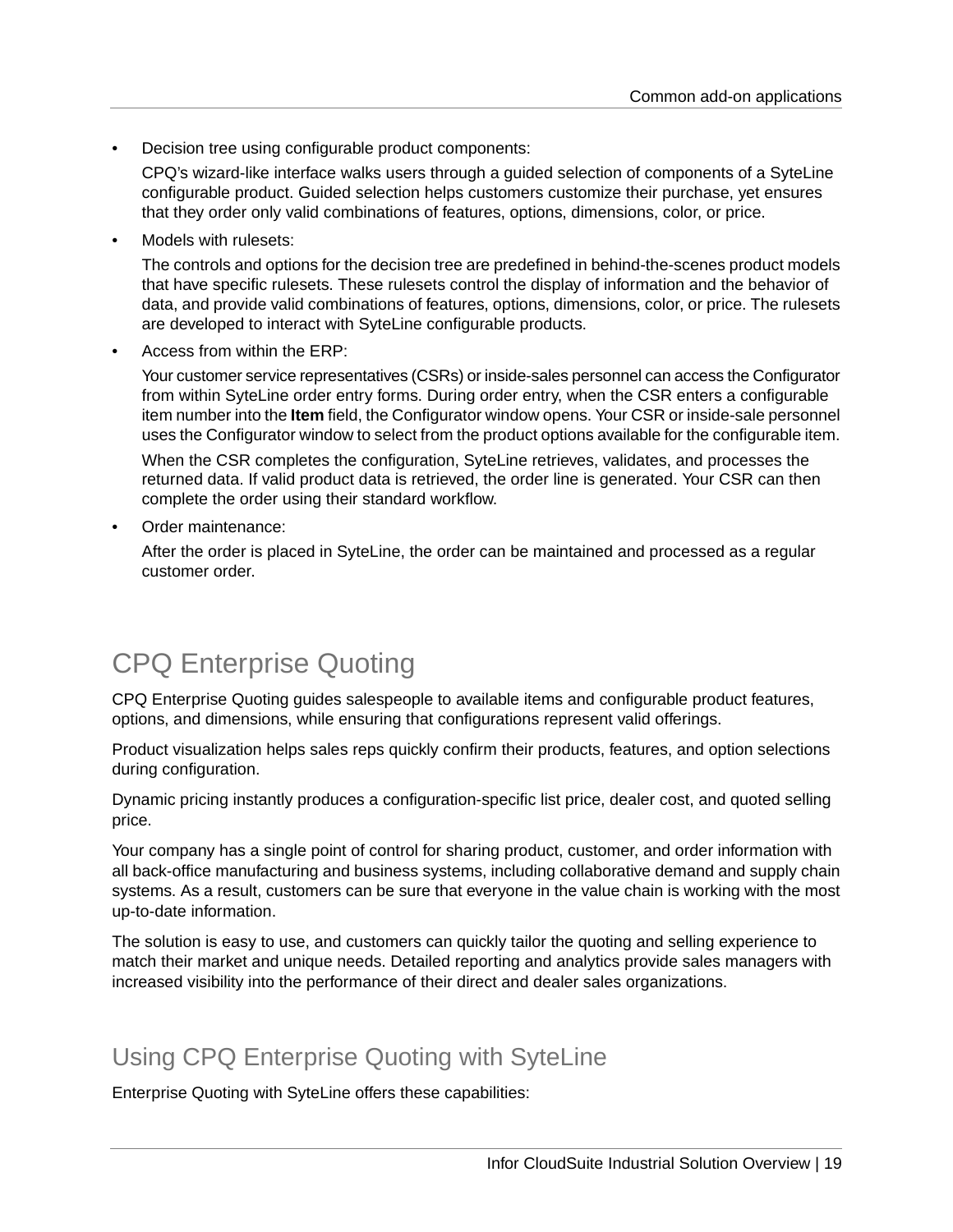• Orders created from quotes in Enterprise Quoting:

Dealers use Enterprise Quoting to create a quote for one or more items with a potential customer. When an item is added to the quote, a ruleset updates the list price in Enterprise Quoting with the sales price from SyteLine. The price does not include tax or add-ons.

When the customer approves the quote, the dealer converts the quote to an order. A sales order is then automatically created in SyteLine with all of the supporting detail and bill of materials. The order can be maintained and processed as a regular order. After the order is created in SyteLine, all further maintenance of the order must occur in SyteLine.

Dealers are limited to a single SyteLine warehouse.

• Orders created in SyteLine:

When a sales order is created in SyteLine, a document ID in Enterprise Quoting is linked to the sales order in SyteLine. This Enterprise Quoting number can be used, for example, when a customer service representative (CSR) is helping a customer who calls with a question about an Enterprise Quoting order number. The CSR searches for that Enterprise Quoting document ID number and can access the linked sales order inquiry to see details about the SyteLine sales order and associated Enterprise Quoting number.

Change orders are not supported when Enterprise Quoting is used with SyteLine.

Quotes for configured items:

Dealers can access the web-based configurator from Enterprise Quoting and create a quote for configured items. The configured item is used to create a SyteLine sales order with the supporting bill of materials from the configuration. The sales order can be maintained like any other order originating from CPQ configurator.

Linked purchase orders:

<span id="page-19-0"></span>If a customer specifies a customer purchase order (PO) number, the dealer can enter that number in the Enterprise Quoting interface. That customer PO number is mapped to the SyteLine sales order.

### Portals

Portals are publicly available web sites for your customers, vendors, and resellers, which provide browser-based access to relevant ERP data and functionality. Online ordering functionality is also provided.

Customer Portal provides a searchable product catalog and online shopping functionality. Customers can register online or they can be registered by an administrator. Business-to-business users can access web pages to review estimates, invoices, consigned inventory, and more. The portal also provides web pages for viewing company information, such as press releases, white papers, FAQs, and videos. Email messages can be sent to portal users, based on their actions on the portal.

Reseller Portal includes all of the same pages and functionality as the Customer Portal. Web pages are included for these tasks:

- Entering service orders and service order transactions
- Registering and managing customers
- Reviewing commissions due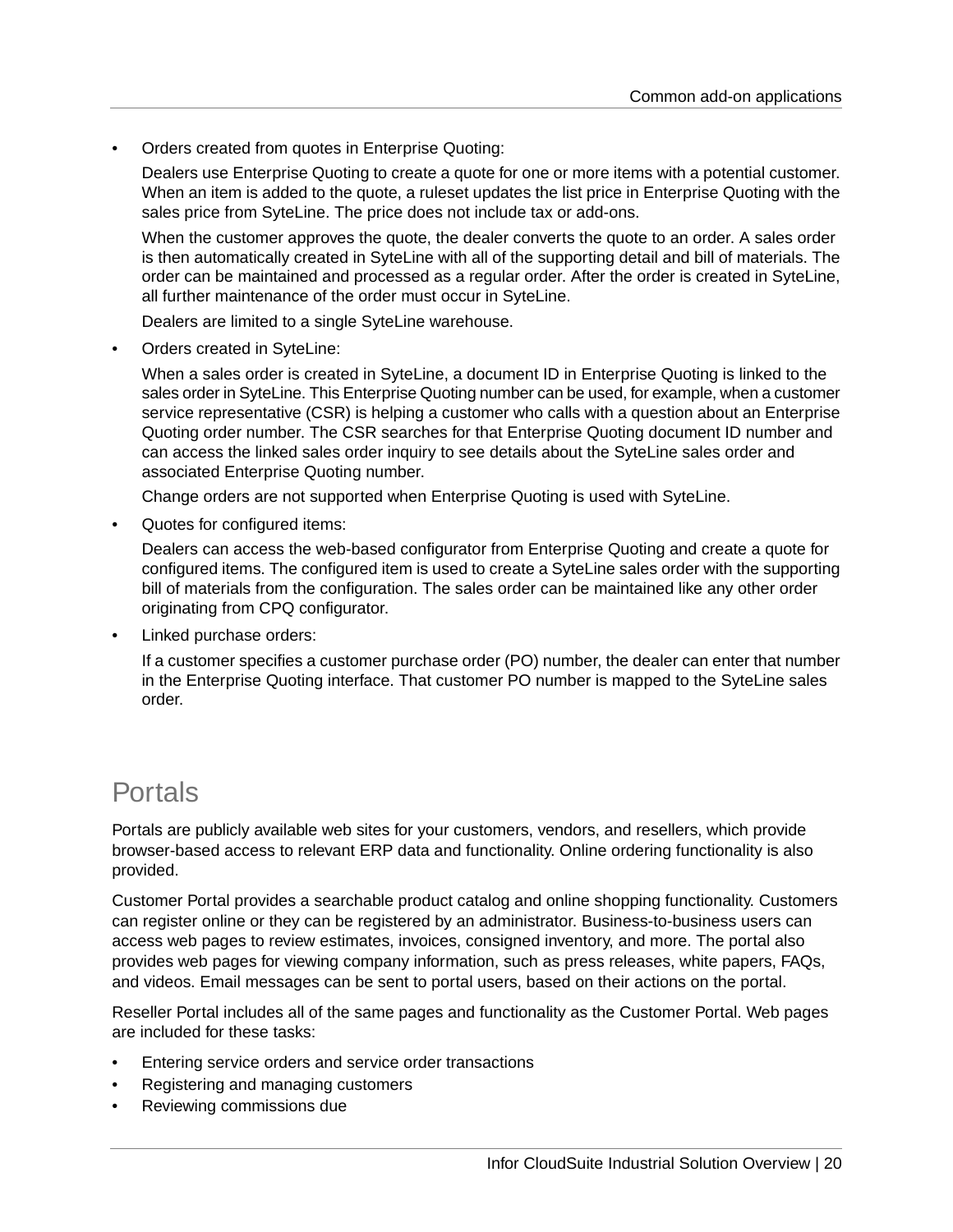• Placing orders, checking order status, and looking up order estimates for themselves or on behalf of their customers

Vendor Portal provides web pages for vendors to review this information:

- Purchase orders
- Planned orders
- Consigned inventory
- Projected inventory
- On-time delivery percentages
- Approved and pending product price contracts

Vendors can submit new price break requests for existing contracts, enter interactions regarding a selected contract, and upload documents for contracts. Vendors can also view and respond to item price requests on the portal. Web pages for viewing company information, such as press releases, white papers, FAQs, and videos are also included.

### Using Portals with SyteLine

The Portals with SyteLine offer these capabilities.

#### **Customer Portal**

The Customer Portal uses these features of SyteLine:

- Inventory availability and product catalog information
- Credit Card interface
- Customer negotiated prices
- Order entry, order status, estimates
- Shipping costs
- Customer profile information such as payment history, balance, and credit limit
- Service orders: incident entry and inquiry, service knowledgebase query, unit registration
- Configurable items for estimates and orders, through the optional inclusion of CPQ in the solution. This leverages the CPQ Configurator engine, price calculation with options, and summary review of selections made.

### **Reseller Portal**

The SyteLine Reseller Portal enhances reseller relationships by giving them direct access to SyteLine data pertinent to their account as well as any customer accounts that they represent.

In addition to all of the Customer Portal tasks, resellers can perform these tasks related to SyteLine:

- Query commission information specific to the associated SyteLine salesperson
- Act on behalf of a specific customer that the reseller represents
- Get paid as a vendor for the commissions earned due to their customers' orders
- See information for all customers or for a single customer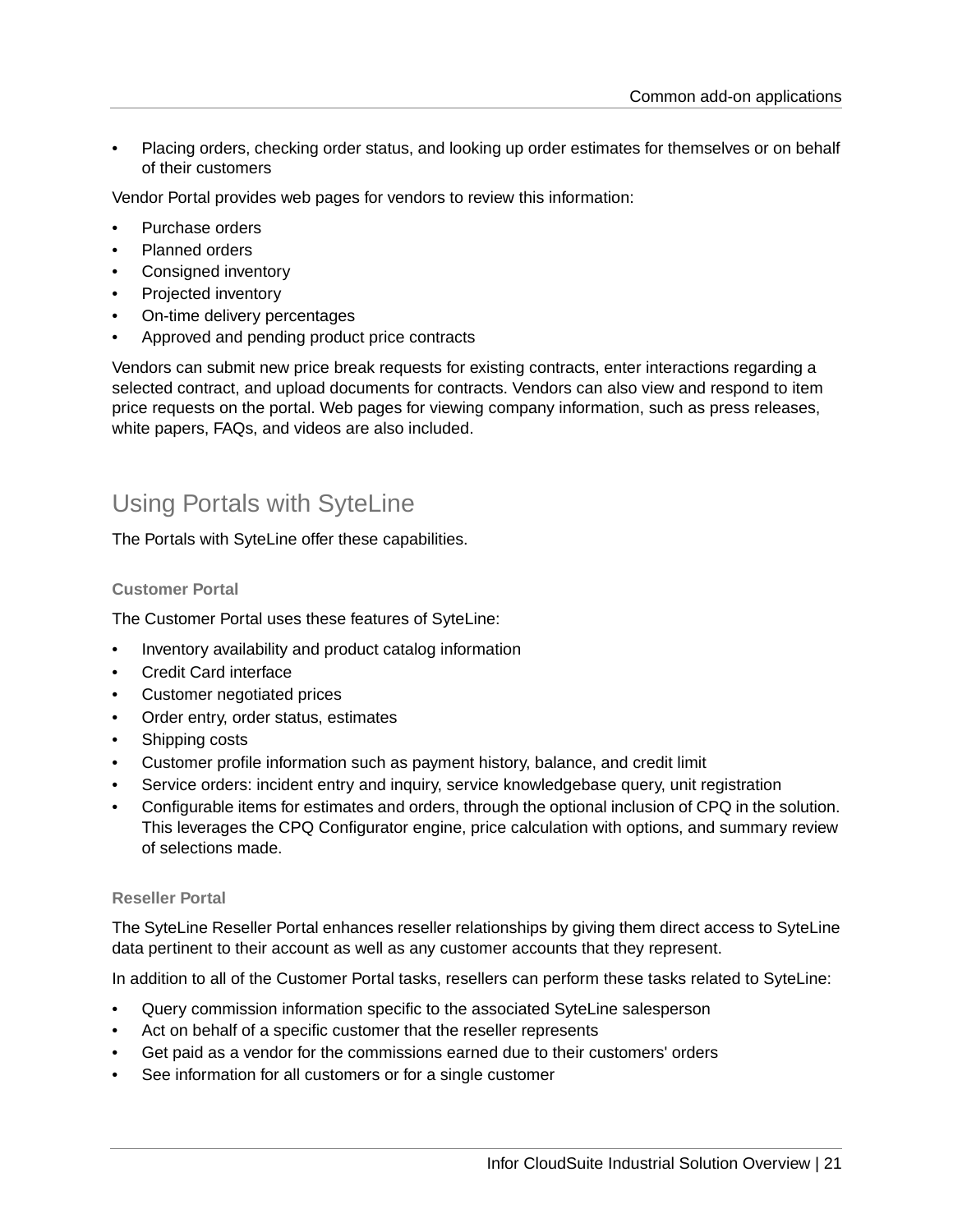• Submit and access service request orders (SROs) associated with the represented customer, and log material, labor, and expenses incurred on each SRO. They also can be reimbursed as service partners.

#### **Vendor Portal**

The Vendor Portal gives vendors direct access to some SyteLine data. Vendors can perform these tasks using the portal:

- View purchase orders and consigned inventory
- Respond to price requests
- Update a due date on a purchase order.
- See how well they are performing and drill into that information in SyteLine for Vendor On Time **Delivery**
- Publish product and support information as videos and white papers, and provide answers to frequently asked questions
- <span id="page-21-0"></span>• Access information about inventory level projection, planned orders, and vendor interactions

## Advanced Forecasting

Advanced Forecasting, a third-party application, maintains an efficient operation and healthy bottom line by implementing an automated and organized approach to forecasting. This approach ensures that you can determine that the right amounts of raw materials and components are at the right place and at the right time, in order to best meet customer demand. Forecasting integrates with SyteLine to help you quickly calculate more accurate forecasts and optimal safety-stock levels.

Forecasting is a comprehensive set of tools that calculates and manages the demand forecasts that drive material planning using statistical models and collaborative processes. A variety of analysis and monitoring tools can help you determine product and market trends and managing inventory levels.

Multiple statistical models are available to use in projecting demand including Moving Average, Horizontal (Exponential Smoothing), Lumpy, Trend, Seasonal, Trend Seasonal and Holt Winters.

#### **Using Forecasting with SytePlan for sales and operations planning**

Forecasting can be a component of a sales and operations planning (S&OP) process to set goals and manage attainment of those goals, aligning company activities to balance supply and demand. The optional SytePlan third-party application can work with the Forecasting application to create annual sales/operations plans, manage supply chains, control inventory, and manage backlog and on-time performance. After a forecasting process has been implemented with the Forecasting application, the process can be expanded into a complete S&OP process with the SytePlan application.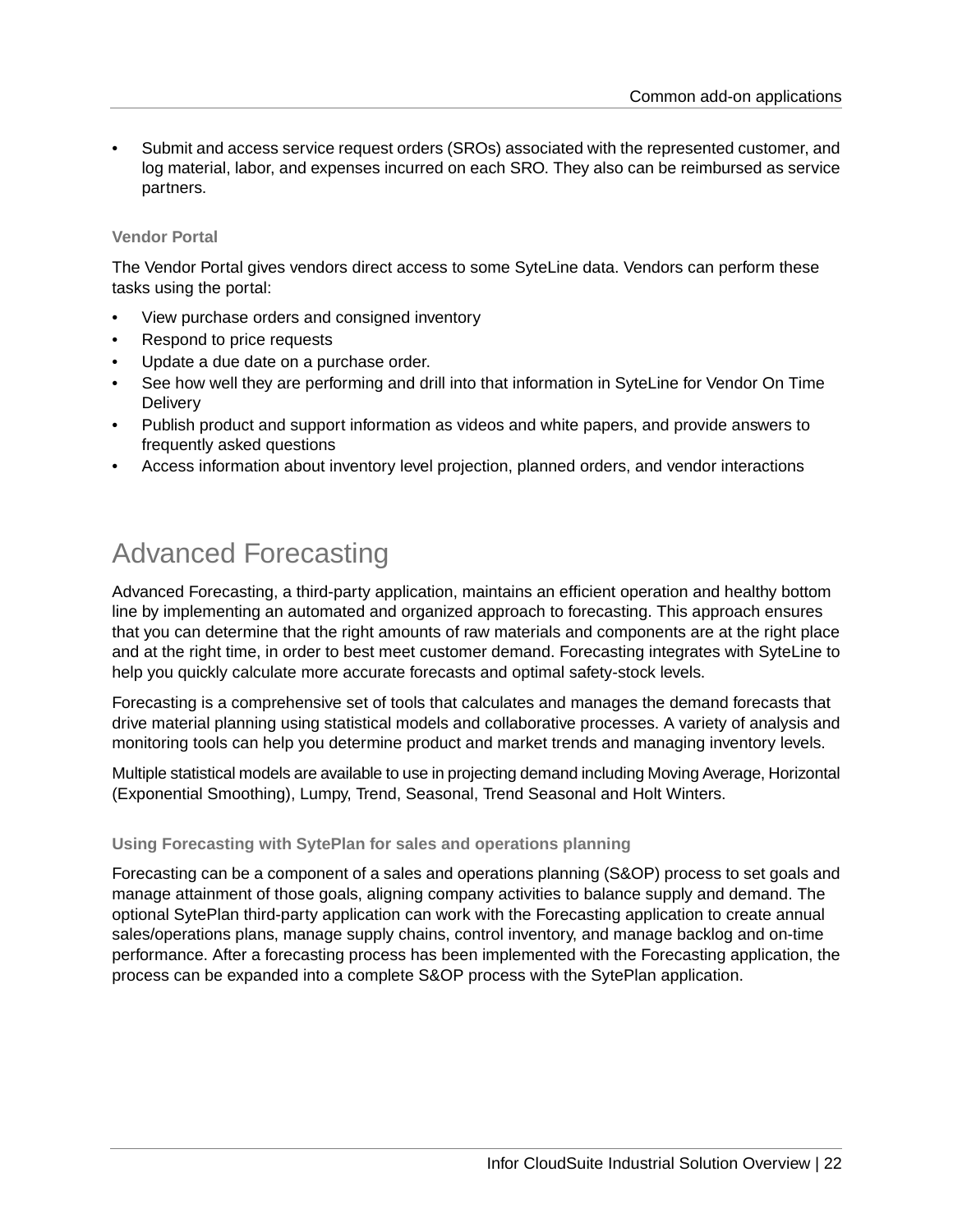## Using Advanced Forecasting with SyteLine

Use Forecasting with SyteLine to automate the calculation of forecasts and other inventory drivers such as safety stock, and alert users when actual demand varies from the plan. Forecasting automates these business processes, using data from SyteLine:

- Collecting data: Collect historical sales of products or usage of components in both units and dollars.
- Calculating forecasts: Use historical demand and various algorithms with what-if analysis. Forecasts can be generated collaboratively with multiple data points like customer input, salesperson input, manager input, etc. The integrated solution also supports combined forecasting methods, for example, when part of demand is forecast by statistics and part by imported customer data. Calculated forecasts can be adjusted with overrides at the item level or multipliers at the item or group level before being posted to the SyteLine MRP/APS planning system.

Forecasting calculates optimum safety stock levels, reorder points, and order minimums and updates the MRP/APS planning system. It automatically updates the planning system with new forecasts, including any adjustments.

Forecasting allows the planning system to consume forecasts when customer orders are entered, or will take over the consumption process to allow for usage-based consumption or planning BOM consumption. This allows for either sellable item or components to be forecasted, and the consumption is automatic.

Forecasting supports the use of planning bills of material (PBOMs) including consumption algorithms to eliminate the manual process of adjusting planning BOM forecasts for actual sales.

You can calculate forecasts at the warehouse or customer level.

• Analyzing data: Analyze forecasts, sales, bookings, or usage of materials by unit and dollar volume and compare forecasts to historical trends and to actual demand. Information is presented graphically by groupings, including product, family, commodity, planner, and user-defined.

Forecasting keeps a history of forecasts and tracks forecasting variances by item.

Forecasting supports both fiscal and calendar year forecasting and reporting.

- Adapting the forecast: Adjust the forecast for specific market factors such as promotions, competitive situations, and new opportunities. These adjustments can be made at the various group levels or at the item level.
- Calculating optimum inventory levels: Calculate optimum safety stock, order size, and re-order points, factoring in average usage, variability, lead time, and desired service level. .
- <span id="page-22-0"></span>• Performing top-down forecasting: For configure-to-order products, use planning bills to calculate or specify a single forecast fora group of items and then consume that forecast when members of the group are sold. For common components but with unlimited end-item possibilities, the solution enables customers to forecast the components, rather than the end items, and consume the forecast when the components are used.

## **SytePlan**

The collection of workbenches, queries, graphs, and reports in SytePlan can streamline your sales and operations planning process. It also makes planning an integral part of SyteLine.

SytePlan, a third-party product, enhances your ability to perform these tasks: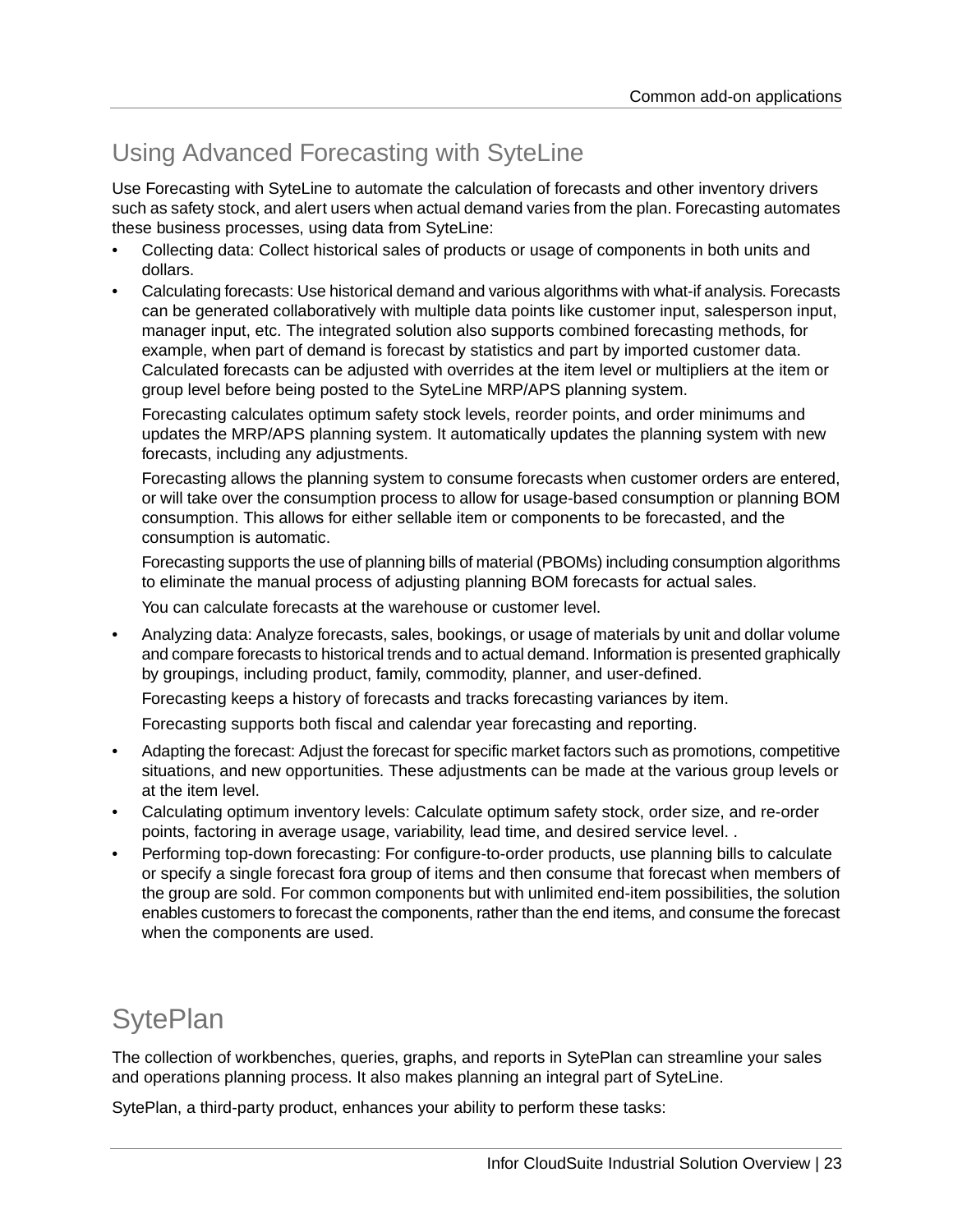- Develop a top-down plan for sales and margin in dollars and units, by product group, customer type, and salesperson for single or multiple locations.
- Integrate your multi-dimensional sales plan with your material planning and demand forecasting process.
- Compare plans to forecasts, shipments, backlog, or WIP, and identify supply issues.
- Project sales and inventory through month-end.
- Analyze rough-cut capacity needs, on-time performance, and inventory turns.
- Track changes in your forecast over time and compare that to actual sales.
- Analyze margin by customer, salesperson, product, or territory.
- Create workforce, headcount, and labor force plans.
- Organize and assign the tasks required to implement your S&OP process.

### Using SytePlan with SyteLine

SytePlan with SyteLine offers these capabilities:

- SyteLine tells your company what jobs and POs are needed to fill demand. Using this information, SytePlan tells your company whether you will make your revenue and inventory plans, why you have failed to make them in the past, and how you can make them in the future. SytePlan provides a big-picture perspective of dollars and units of various product groupings and lets you drill down to identify root causes and corrective actions.
- <span id="page-23-0"></span>• SytePlan provides a variety of tools that are integrated with SyteLine data to support the S&OP process. The tools are broken down into the phases of sales and operations planning.

## Factory Track

Factory Track is a comprehensive production automation solution designed specifically for the manufacturing industry.

Manufacturers can use Factory Track to manage inventory, track labor, and automate time and attendance operations. The solution is built on Mongoose, so you can easily enhance and extend its features. Factory Track includes these modules:

- The Shop Floor module is a work center automation solution that provides paperless manufacturing capabilities. Shop Floor delivers a kiosk-based solution that can be accessed by multiple production floor operators to track labor, report job operations, and track work-in-progress and finished goods.
- The Warehouse Mobility module delivers a real-time inventory management solution with barcode support for ease of use. Using Warehouse Mobility, manufacturers can automate various inventory operations, such as receiving, material movement, cycle counting, and issuing of material.
- The Time Track module is a comprehensive time and attendance application. Because nearly every manufacturer has specific attendance and labor rules, Time Track provides a configurable solution that allows organizations to set up rules concerning attendance and labor, such as shift duration, labor management, absence management, and timesheet tracking.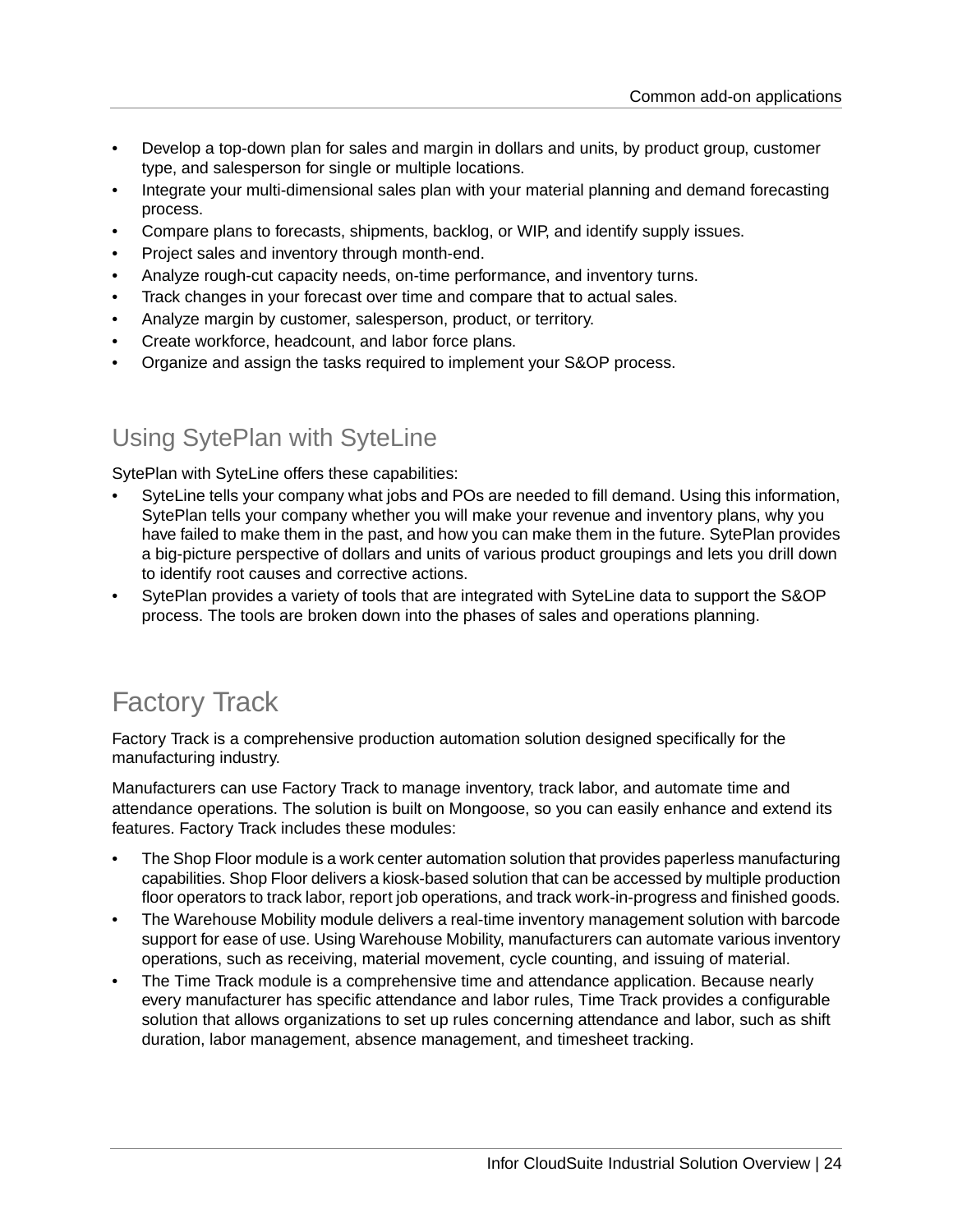### Using Factory Track with SyteLine

By providing immediate time and attendance information with labor reporting, work center support, and inventory management to SyteLine, Factory Track eliminates the lag that comes from filling out paper forms, reading printouts, and entering data into a database.

Factory Track with SyteLine offers these capabilities.

#### **Inventory and production management**

Factory Track modules retrieve data from SyteLine as needed and update SyteLine in real-time to keep track of material usage of material or to record job progress:

- Operators can retrieve drawings or notes for a specific item, operation, or job. They can also request replenishment of material via Kanban. For work centers producing Kanbans, production can be recorded while filling Kanban requests. For repetitive environments, production schedule reporting capabilities are also available.
- Using an attached barcode scanner, operators can scan items, lots, serial numbers, and other production data as needed for transaction and inventory purposes. The system can be configured to send output to a barcode printing program for most transactions. Lost or ruined labels can easily be reprinted with the reprint transaction. Factory Track has a standard integration to the BarTender third-party application.

These devices can link shop employees to SyteLine in real time, allowing them to act on current information and priorities without the need for paper printouts. This also provides an up-to-date status in the ERP for many material activities, such as picking or shipping customer orders, goods received at the dock, and floor replenishment.

- Factory Track can record pieces completed and scrapped during jobs, and pass that information to SyteLine.
- Device screens can be designed to fit the intended task and concentrate on specific shop floor needs, so that the full ERP forms are not needed.

**Tracking time and attendance and labor hours per operation**

In Factory Track, labor reporting from the shop floor is integrated with SyteLine HR and job data:

- In the work centers, touch-screen devices display web pages where users can start or stop labor and machine transactions.
- An operator can work on several jobs simultaneously using the work set feature. A team of operators can work on a single job or multiple jobs using the teams feature.
- Machine usage can either be automatically integrated with labor or manually recorded as a standalone function.
- With the Factory Track time and attendance and labor reporting features, employees can clock in, time their daily activities, record lunches and breaks, and clock out. This data is available for supervisor review and approval. Dommonly requested features such as vacation and holiday handling, excused and unexcused absence processing, and overtime determination rules, are included. The data can be wholly or partially integrated back to SyteLine to record actual hours per operation. An extract of the data can then be transmitted to a payroll system.
- Different rules can be applied for different circumstances, or different modes applied to different employee groups. Rather than using a clock-in and clock-out scheme, some employees might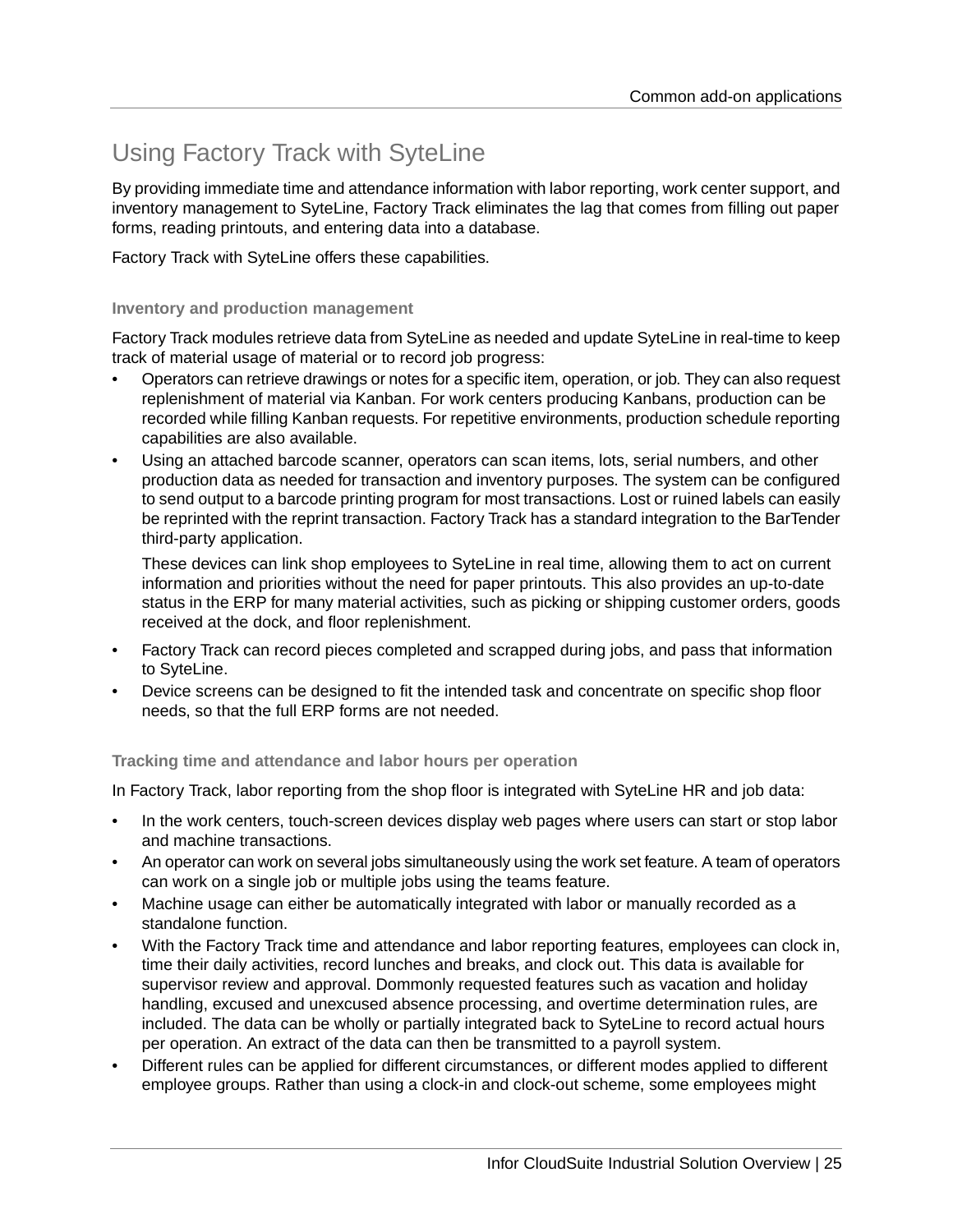report their time using a simple time sheet mode, either to general tasks or to activities defined in SyteLine; for example, engineers working on specific tasks or projects.

#### **Tracking exceptions**

Factory Track, when used with SyteLine, can also operate as an exception system:

- The system can be configured to correct minor discrepancies and to alert supervisors to unexpected occurrences.
- Supervisors are visually cued to correct, accept, or report problems when established tolerances are exceeded.

### <span id="page-25-0"></span>Service Mobile

The online mobile service includes forms designed to be run by service technicians on a mobile device that is connected to the back office using the web client. Android and iOS devices are supported.

Field technicians have immediate access to information concerning unit history, appointment details, and repair instructions. Service Mobile minimizes the time spent on service order resolution and billing processes, improving overall operational efficiencies throughout the service delivery life cycle.

Service Mobile acts as a delivery mechanism especially designed for mobile field technicians who require access to centrally stored customer, service order, scheduling, and resolution data.

### Using Service Mobile with SyteLine

Service Mobile users can view some SyteLine information from mobile devices:

• Dispatched appointments:

Service Mobile users can view information for all appointments assigned to them. Users can select a service order appointment and view header and line detail. They can view and add service order operations as well as material, labor and miscellaneous transactions that use SyteLine data. They can view a summary of planned work and obtain a signature.

If the appointment reference is an incident, users can add reason or resolution notes.

Call center incidents:

Service Mobile users can view information for all incidents assigned to them, grouped by day. Users can select an incident, add tasks performed against the incident, and provide reason or resolution notes for the incident.

• Assigned service orders:

Service Mobile users can view information for all service orders assigned to them, grouped by day. Estimate service orders are included in the overall total service order count for the user. Users can add material, labor or miscellaneous transactions (using SyteLine data) to the service order, as well as add service order lines and operations. They can view a summary of planned work and obtain a signature from the customer.

Credit cards: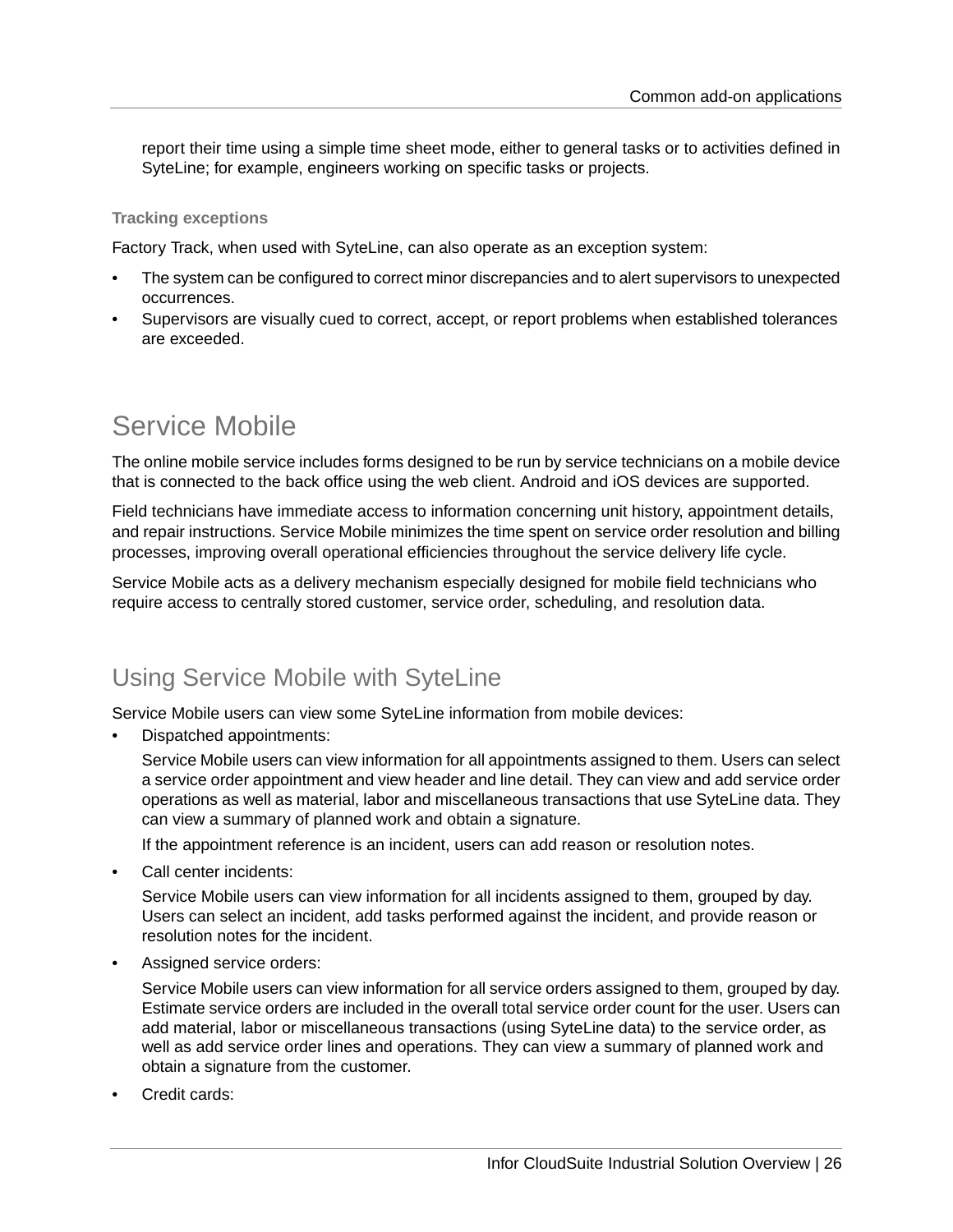If applicable, technicians can use the Credit Card Interface to receive credit card payment from the customer.

## <span id="page-26-0"></span>Localization Services

Localization Services work with Infor OS to extend the footprint of the core ERP. A global localization platform is available that is updated in response to changes in countries' legal or cultural requirements.

These types of proprietary formats are addressed:

- Electronic submissions, which are processed in Localization Services Platform (LSP)
- Electronic messages (GEMS), which are processed in ION

### Using Localization Services with SyteLine

Localization Services with SyteLine offers these capabilities.

#### **LSP**

LSP features help customers meet the local regulatory, statutory, and cultural requirements of a country.

LSP uses ERP data and stored business rules to create submissions. Depending on the type of function, the data can be automatically transformed to proprietary formats or manually prepared for reporting within the service. With manual preparation, users can confirm what is sent to the external agency prior to submission. The submission is then tracked and logged for audit purposes, with responses returned to the ERP as required.

LSP can produce these types of files, using SyteLine data:

- e-Auditing provides a set of electronic submissions that allow auditing information to be collated, checked, and sent to the requesting government or accounting organization.
- e-Invoicing provides a set of electronic submissions that are used to create electronic sales invoices that can be sent directly to customers.

#### **GEMS**

GEMS is a black box solution within ION that automatically transforms SyteLine data into a proprietary message. LSP is not used.

GEMS can produce these file types for use with SyteLine:

- Banking includes a set of electronic messages that enables supplier payments and direct debits to be created for banks and other financial institutions, such as clearing houses, according to the standard of an organization, government, or financial institution.
- Trade statistics provides a set of electronic messages for regulatory reporting of commerce and goods movements across country borders, such as Intrastat for Europe.
- Supplier invoices
- Tax reports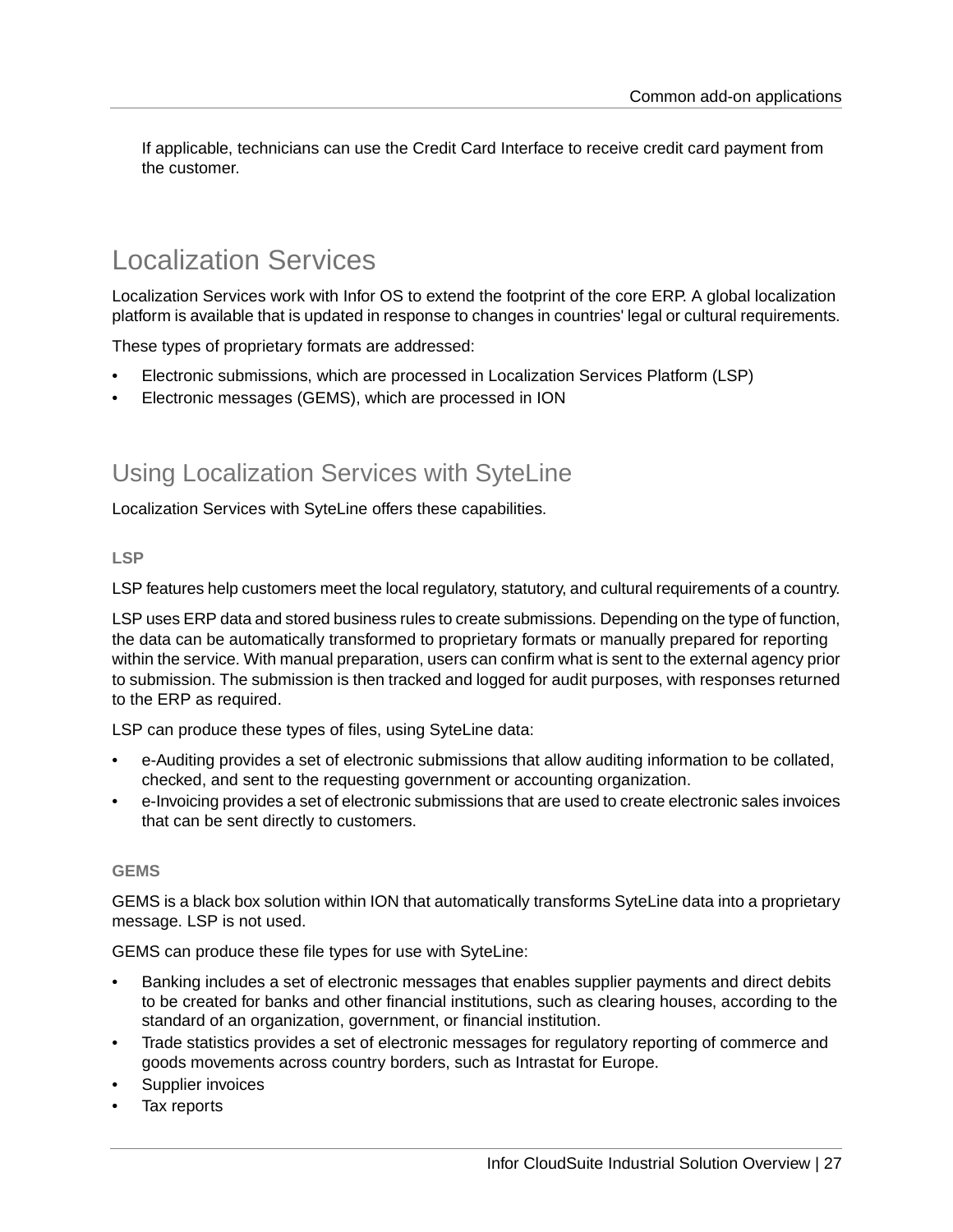# <span id="page-27-0"></span>Industry Pack Process

Industry Pack Process is used to support process manufacturing, for example, using formulas to blend materials that can then be packaged in multiple ways.

### Using Industry Pack Process with SyteLine

This industry pack, when used with SyteLine, includes lot and serial traceability, inventory location management, integrated quality management, and advanced planning and scheduling to perform these specialized manufacturing tasks:

- Create bills of material for a product batch that is then used to fill multiple container sizes.
- Take advantage of SyteLine manufacturing process flexibility to bring together independently managed material formulations and operational routings into a manufacturing specification.
- See all the SyteLine jobs that were created per the manufacturing specifications, including the formulation job and the multiple fill jobs for various packaging sizes.
- <span id="page-27-1"></span>• Fully trace SyteLine lots affected by a recall all the way back to the raw material vendor and forward to all the customers that received those lots.

## Industry Pack Printing & Packaging

Industry Pack Printing & Packaging provides a comprehensive ERP solution with specific functionality for printing and packaging, enabling you to streamline how you manage the entire printing and packaging lifecycle.

Through a clearer view of your entire business, you can more easily determine current efficiency, as well as opportunities for new efficiencies and organic business growth. With Industry Pack Printing & Packaging, you can perform these tasks:

- Better quote new jobs so you win the business at a profit.
- Keep your people, equipment, and material resources aligned with demand.
- Minimize inventory costs without risking shortages.
- Make sure configured orders are accurate and feasible for production.
- Adapt quickly to new threats and new opportunities.

### Using Industry Pack Printing & Packaging with SyteLine

Industry Pack Printing & Packaging with SyteLine offers these capabilities:

- You can estimate the price of a print job based on factors such as weight of the paper, dimensions, number of sections, etc. All of these factors can be included when you use the Printing Estimating Workbench form to build a SyteLine routing and bill of material for an estimate print job.
- You can create custom formulas and tailor the estimate job for each customer. When the estimate job is ready, you can copy it to a job where it is scheduled for production.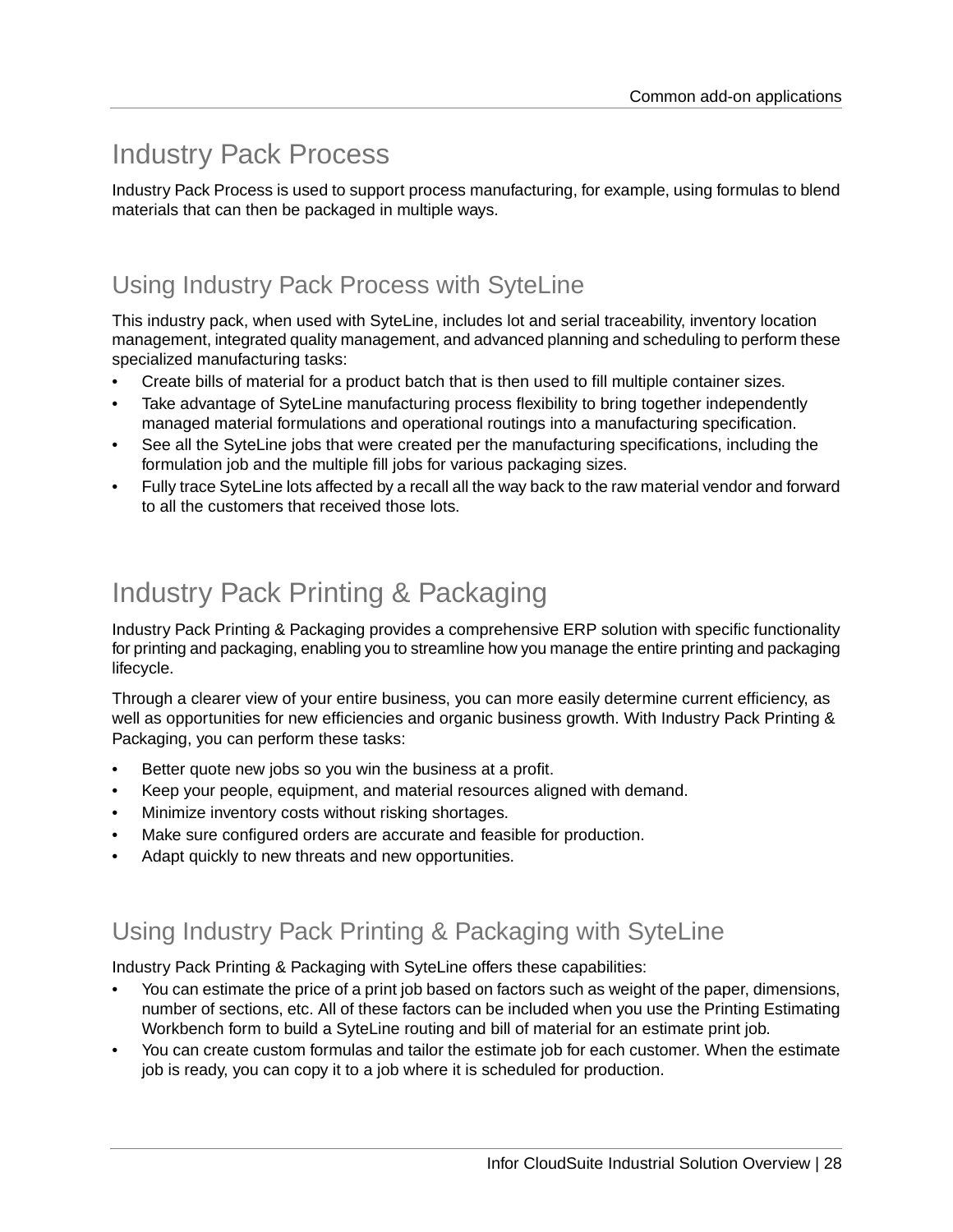- After you create an estimate job for the quotation, you can display the cost roll-up using the formula calculations. You can then compare this price to the original print quote estimate.
- You can analyze material usage and estimate the quantity of materials used for printing, such as ink and oil, based on the Print Quote Price calculations
- You can quickly calculate the paper consumed by operations on a printing estimate job.
- You can determine operation setup time and run time for your resources, based on the Print Quote requirements. These values are used on the Estimate Job Operations form.
- You can process batch productions by creating job material transactions, and you can generate unposted job transactions.

## <span id="page-28-0"></span>Industry Pack Molding

With the comprehensive manufacturing capabilities of Industry Pack Molding, you can better manage production and reduce resource conflicts.

### Using Industry Pack Molding with SyteLine

Industry Pack Molding with SyteLine offers these capabilities:

- Tooling: You can define, manage, and maintain individual tools or groups of tools to achieve optimal availability and productivity. Tools can include carriers, fixtures, cavities, and other tooling items.
- Co-jobs: When a group of jobs share at least one operation, you can set up co-jobs to eliminate resource conflicts so that you get the best throughput for all jobs.
- Estimating using co-jobs: Creating co-jobs that share tooling can ensure that costing information used for quoting a job is more accurate.
- <span id="page-28-1"></span>• Alternate BOMs: With alternate BOMs, you can designate alternate resources, materials, or labor to achieve the best overall production plan.

## Industry Pack Automotive

Industry Pack Automotive includes the tools you need to streamline how you manage your contracts, billing, and more.

With functions that are specifically tailored to the unique requirements of the automotive industry, you can perform these tasks:

- Retroactive billing, which you can use to manage previously filled invoices and orders that are considered complete but need to be invoiced in relation to a new pricing agreement. You can also take action on late shipments where invoice adjustments are made on invoiced products.
- Document the risk and the resulting outcome of FMEA to help ensure that a procedure implemented to reduce risk is not removed due to undue circumstance.
- Maintain and coordinate compliance with the unique requirements of quality programs, including new product development, internal/external audits, internal/external certification, APQP plans, and production part approval processes (PPAPs).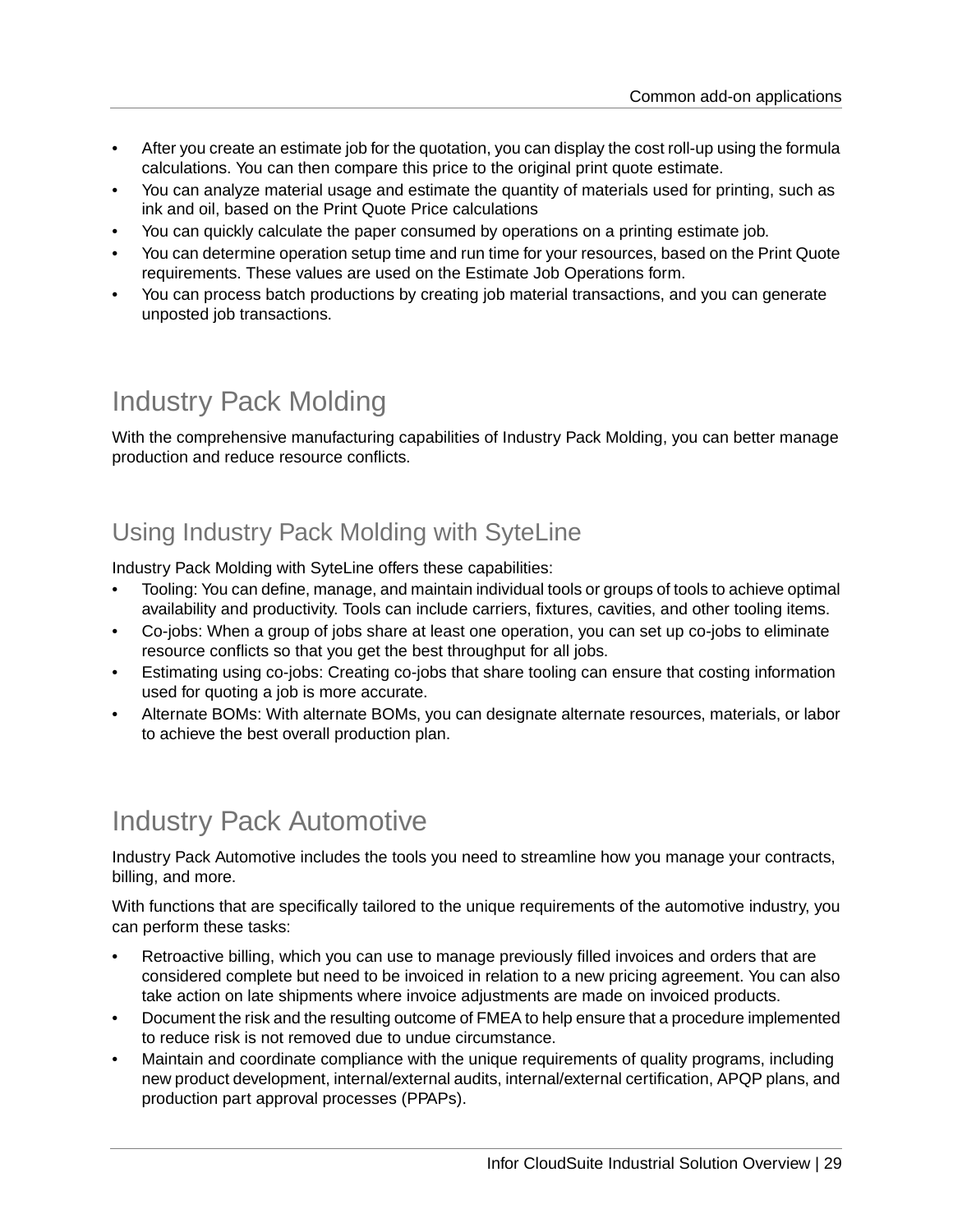• Manage containers in accordance with automotive industry requirements by defining physical dimension and capacity and recording certain codes and markings necessary for compliance with specific provisions of ISO 6346.

### Using Industry Pack Automotive with SyteLine

Industry Pack Automotive with SyteLine offers these capabilities:

- Matching delivery notices to invoices: You can match a payment to an invoice during SyteLine accounts receivable (AR) payment distribution. This is helpful for situations when a customer does not reference their invoice when making a payment.
- Contracts: Use the customer and vendor master contract forms to create and manage a contractual agreement regarding SyteLine customer and vendor order lines and releases.
- Time of day stamps: Projected date fields on customer order lines and purchase order lines can include a time of day stamp, for use in highly repetitive manufacturing with just-in-time models that require multiple shipments a day for a particular part.
- Overall Equipment Effectiveness (OEE): This key metric defines the efficiency of a piece of equipment and can be viewed on the SyteLine Resources form.

# <span id="page-29-0"></span>Horizontal add-on applications

<span id="page-29-1"></span>Horizontal add-ons are applications that deliver additional value across industries.

## CRM

CRM delivers a complete view of customers, contacts, transactions, and products by integrating disparate systems and data sources into a single view. CRM is the hub to manage and track customer interactions across teams.

CRM equips teams with the information needed to provide a consistent customer experience at any point during the customer journey:

- Sales managers use customer experience data to teach sales staff how to be better at building relationships. Customer history data can also be used to predict forecasts and pipeline.
- Sales representatives view complete information about customer interactions across all departments to forge closer customer relationships and gain valuable insights into the account receivables that can affect commissions.
- Marketing managers gain insights into the products that have high tickets/returns, and avoid promoting them. They know which customers have outstanding invoices and use this information to create better campaign list segmentations.
- Service/support representatives get instant access to sales orders and return details to rapidly resolve customer calls. They can confirm ship-to, bill-to, and pay-from details to ensure proper deliveries. Use CRM and ERP data to address receivable and invoice issues.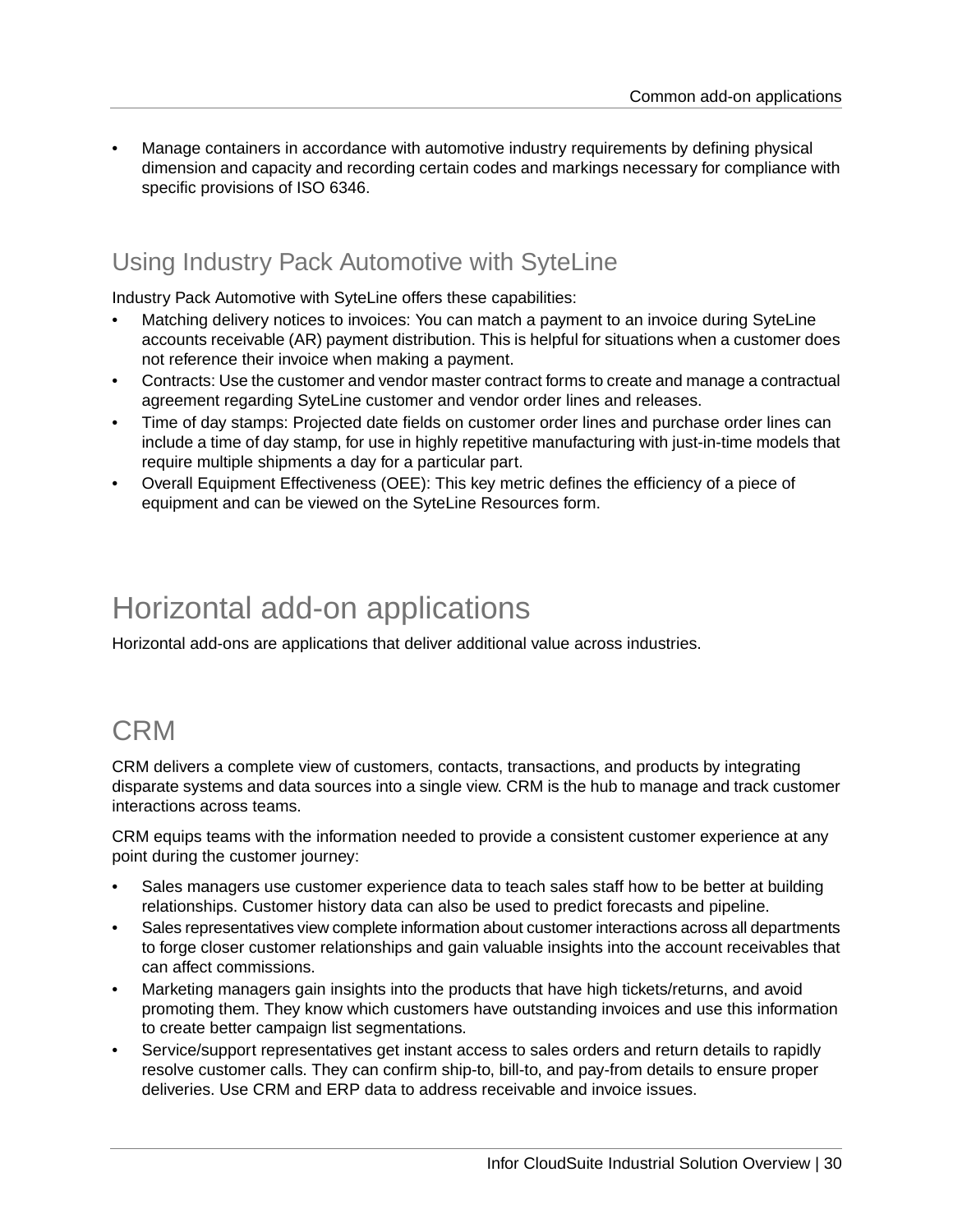### Using CRM with SyteLine

CRM with SyteLine offers these capabilities.

### **Creating orders and returns in either application**

Sales orders and quotes (estimates) can be created in either application, but SyteLine is the system of record for the transactions. This process is used:

- When you create a quote in CRM, a corresponding estimate is created in SyteLine. You can convert the quote to a sales order in CRM and then promote it, creating a corresponding customer order in SyteLine.
- When you create an estimate in SyteLine, a corresponding quote is created in CRM. When an estimate originating in SyteLine is copied to a customer order, a CRM sales order is generated for the corresponding quote.
- When you create a sales order or quote in CRM and promote it to SyteLine, then SyteLine determines the pricing based on either Customer Contract Pricing or the default pricing for a contract. SyteLine then sends the pricing to CRM for the order or quote.
- When you create a customer return (RMA) in SyteLine, a mirroring return is created in CRM.

### **Creating customers and prospects in either application**

Customers and prospects can be created in either application. This process is used:

- If you create or update a Customer type account in CRM, a corresponding customer number and default bank code are assigned in SyteLine. If a currency is not passed, SyteLine assigns the domestic currency to the customer. The original account record in CRM is updated. SyteLine also creates a Ship-To record for the customer and returns that information to CRM.
- If you create or update a customer in SyteLine, a corresponding customer and roles are created in CRM.
- If you update a customer Ship To address in CRM, the appropriate Customer Ship To entry is updated in SyteLine.
- In SyteLine, a prospect can be associated with estimates (quotes) but not with customer orders. So if a sales order is generated from a quote for a prospect in CRM, SyteLine first promotes the prospect to a customer, before the customer order is created. All existing SyteLine documents that were associated with the prospect are automatically associated with the newly created customer record.

### **Maintaining master data**

Master data is handled as noted here:

- Contacts can be created in either application.
- Billing terms, product codes, and territories are populated in SyteLine and duplicated in CRM.
- When you add a warehouse in SyteLine, location information is sent to CRM for use in bi-directional quotes and sales orders.
- When you add a salesperson in SyteLine, an ERP Persons record is created in CRM.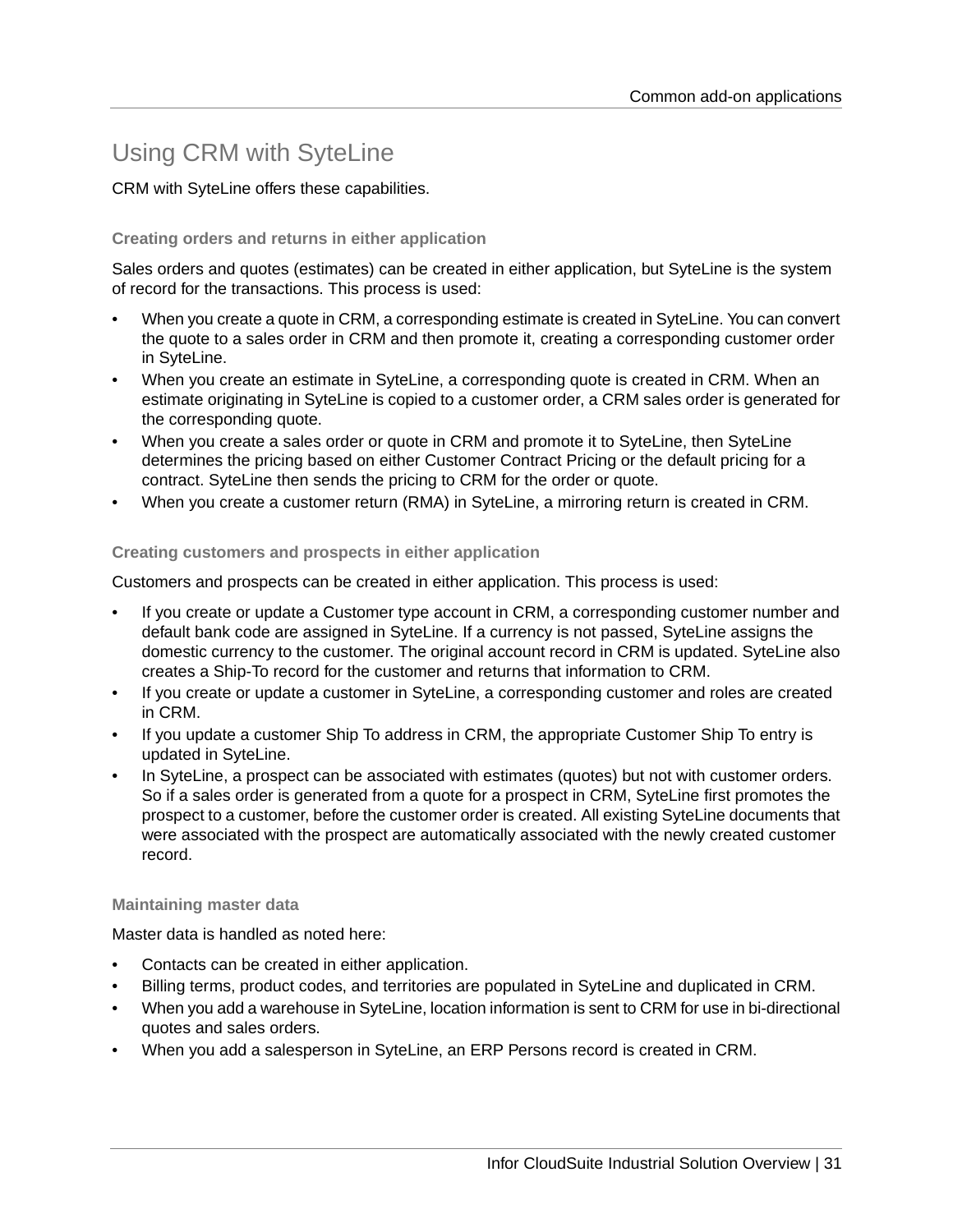# <span id="page-31-0"></span>Document Capture

Document Capture enables you to convert a high volume of unstructured document data from multiple formats into structured information by using machine learning and analytics.

The automated conversion of document data categorizes each document by type and captures and stores relevant data for each document, providing greater efficiency, productivity, and a more detailed analysis of your business processes within enterprise resource planning (ERP) solutions.

### Using Document Capture with SyteLine

If you use Document Management with Document Capture (using Ephesoft), you can scan any document, or upload electronic document files, and store them in Document Management along with their key metadata. For example, you can scan a SyteLine customer order that contains a signature, and based on the template setup, Ephesoft can send that document and its metadata to Document Management, where it can be matched with the original customer order.

For supplier invoices, Document Capture with SyteLine offers additional capabilities. When you run a predefined batch instance to scan or upload the supplier invoice document into Ephesoft, these processes occur automatically:

- The supplier invoice document is stored in Document Management, and information about the invoice is sent to SyteLine.
- SyteLine automatically creates a voucher associated with the original purchase order and ties it to the supplier invoice information that it received. The quantities on the vendor invoice must already have been received in SyteLine; otherwise, the invoice is rejected.
- SyteLine sends the voucher information to Document Management, where it is associated with the supplier invoice.

You can then open certain SyteLine forms, select a vendor or PO record, and use the Related Information widget to view the associated supplier invoice or voucher.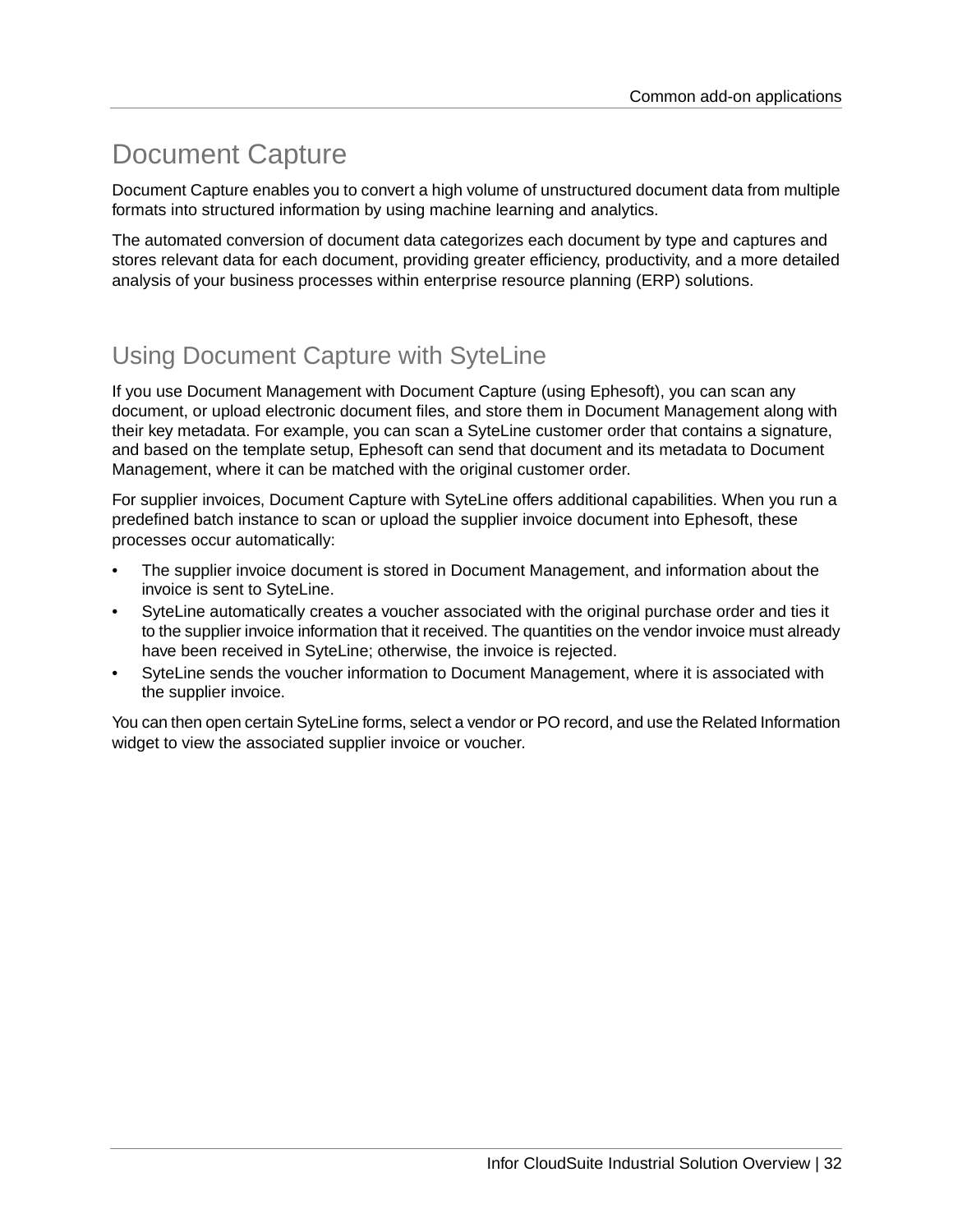# <span id="page-32-0"></span>Chapter 4: Additional add-on applications

Additional add-ons are differentiating applications that add value but generally should be considered only after initial implementation. These applications might incur usage-based pricing.

# <span id="page-32-1"></span>EAM

EAM is a configurable asset management solution.

EAM enables you to improve capital asset management in ways that increase reliability, enhance predictive maintenance, ensure regulatory compliance, reduce energy usage, and support sustainability initiatives.

EAM provides you with flexibility to focus on the specialized industry requirements that can turn your company's asset management into a competitive advantage.

You can use EAM to perform these tasks:

- Maintenance: Schedule preventive maintenance and assign resources.
- Uptime: Determine where and why your capital assets might fail, and plan alternatives.
- Reliability and risk management: Predict equipment reliability problems to prevent them from happening.
- Inventory and warranty: Reduce inventory and purchasing costs, and collect on warranty-related claims.
- <span id="page-32-2"></span>• Strategic planning: Manage your assets to meet corporate performance goals.

### Using EAM with SyteLine

EAM with SyteLine offers these capabilities.

**Handling purchase requisitions**

In EAM, a user creates these types of purchase requisitions:

- Requests for MRO material replenishment are sent to SyteLine for processing.
- Requests for direct MRO material purchases, that is, materials used directly on maintenance jobs instead of MRO inventory replenishment, are sent to SyteLine for processing.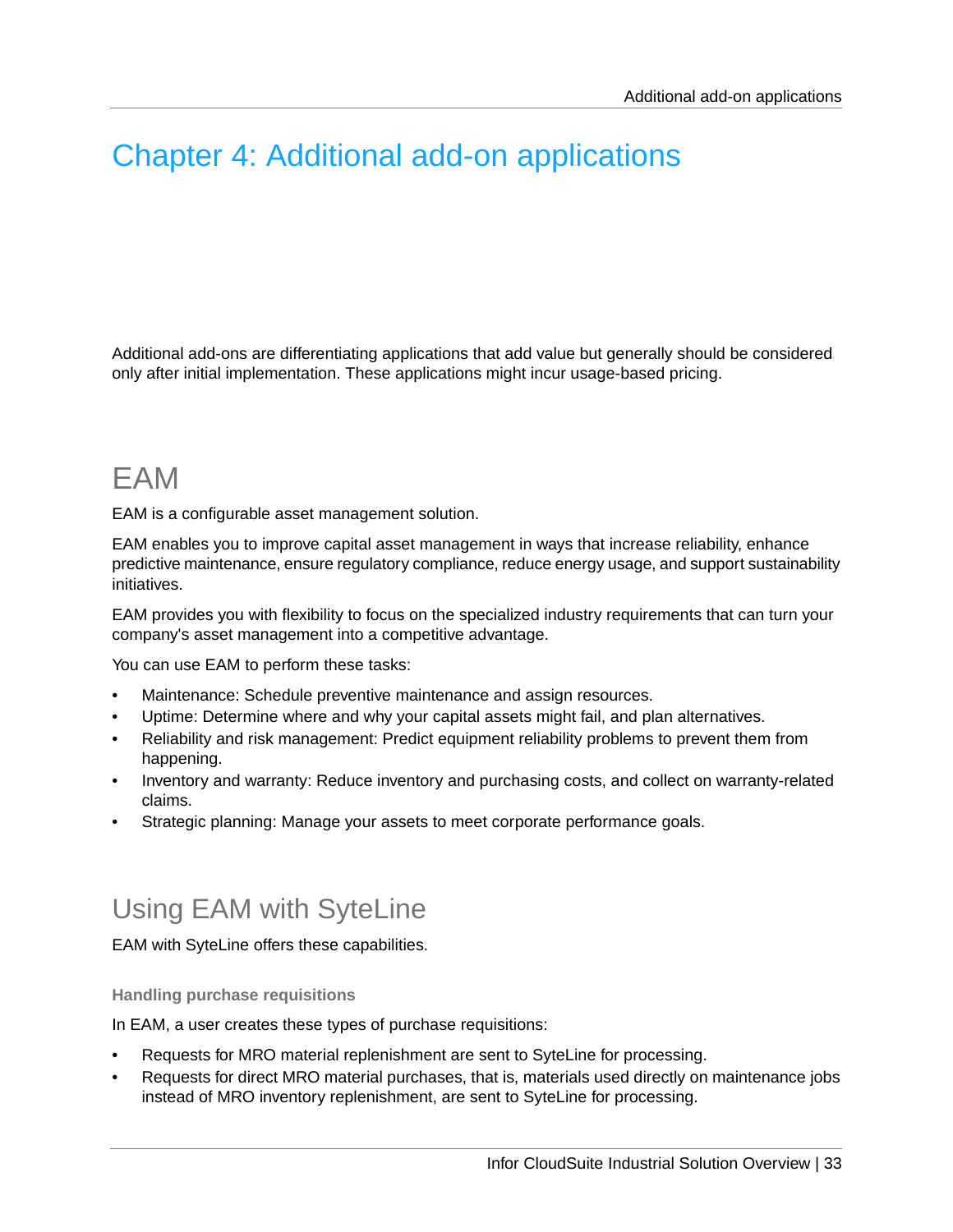• Requests for external services needed for performing maintenance jobs are handled by EAM.

When SyteLine receives a purchase requisition from EAM, it creates a requisition tied to the original EAM requisition and acknowledges it with a response. Purchase orders are then created in SyteLine. EAM users can specify preferred suppliers for their purchase requests; however, SyteLine buyers finalize the supplier for a purchase order.

#### **Handling purchase orders**

When the buyer in SyteLine generates and prints a purchase order, a message is sent to EAM. If the PO is related to a purchase request that originated from EAM, a mirroring purchase order is created in EAM.

#### **Shipping and receiving**

When shipments arrive, users receive them into SyteLine against the purchase order. SyteLine publishes a message for each receiving transaction. EAM receives the relevant messages and creates corresponding receiving transactions in EAM. These receiving transactions complete the purchasing requirements initiated from EAM.

#### **Maintaining master data**

SyteLine owns master data such as billing terms (payment terms), vendors and vendor bank information that are used in both applications. When shared data is added or updated in SyteLine, a message is sent to FAM

EAM uses the vendor data to build a supplier list that is synchronized with SyteLinel.

EAM manages the maintenance, repair, and operations (MRO) inventory.

Inventory is not shared between SyteLine and EAM.

The standard use of EAM with SyteLine assumes that all MRO materials are expenses after they are purchased, regardless of the type of material or whether they are stocked or non-stocked.

### **Handling financials**

<span id="page-33-0"></span>SyteLine handles all financial functions such as accounts payable and general ledger entries.

## Expense Management

Expense Management is a flexible, easily configurable solution that provides spending control, reporting, and analysis of employee expenses.

Employee-initiated expenses can be managed through Expense Management mobile and cloud features. You can automate expense-related business processing by using social collaboration tools. With Expense Management, you can enforce policy compliance, cut administrative costs, and reduce the risk of accidental errors and intentional fraud.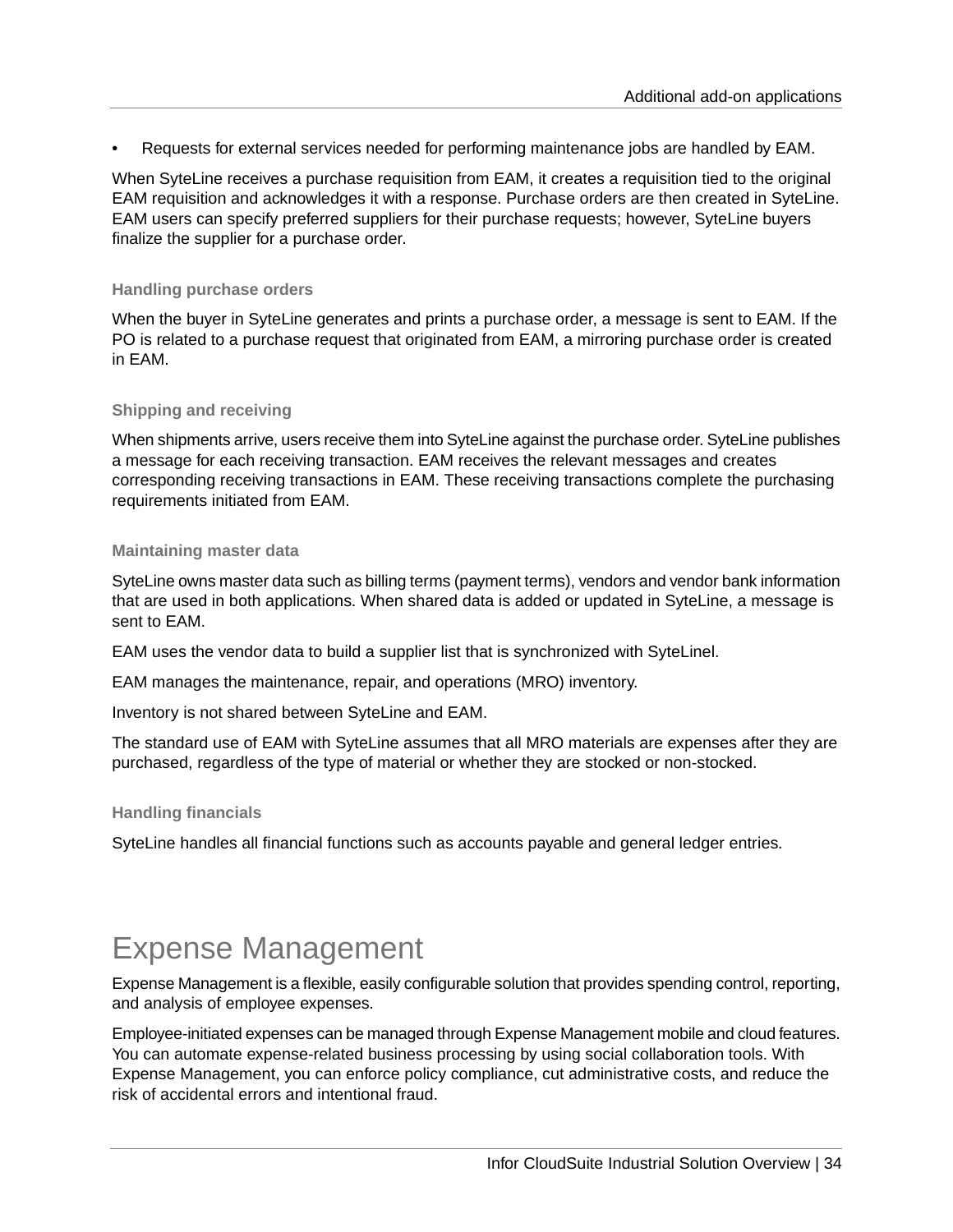When Expense Management is used with SyteLine, these Expense Management business processes are supported:

- Expense Reports (ER)
- Timesheets (TS)

## <span id="page-34-0"></span>Using Expense Management with SyteLine

Expense Management with SyteLine offers these capabilities.

### **Sharing information**

Employees and payroll records must be defined in SyteLine. When the employee record is sent to Expense Management, the necessary user records are created there, ensuring that the names match in both systems. However, some employee data needed by Expense Management is not sent from SyteLine and so must be maintained manually or imported from another HR system. That data includes employee default currency, location, cost center, groups, approvers, and permissions.

Transactional data from SyteLine service orders, job orders, and projects is sent to Expense Management, where it is used in expense reports and timesheets.

Codes that are used in both systems must be created and maintained only in SyteLine, and are then sent to Expense Management. These codes include departments (cost centers in Expense Management), external expense types, payment types, project cost codes, and absence reason codes. Any required additional configuration of the codes is performed automatically when the codes are received in Expense Management; for example, payment types from SyteLine are always set to the reimbursement payment method in Expense Management.

#### **Managing the expense reimbursement process**

The creation and approval of expense reports, and all post-payment recordkeeping about the reports, is handled through Expense Management. SyteLine handles the payment processing and accounting functions.

When messages that contain Expense Management expense reports are received in SyteLine, the reports can be processed either through the SyteLine Accounts Payable module or through the Payroll module. This is determined by a parameter setting.

If you choose payroll reimbursement processing, the expenses are paid through payroll payments to the employee:

- After a user creates an expense report in Expense Management, a specified activity (for example, a manager approving the report) generates a message that is sent to SyteLine. The activity that sends this message is configurable in Expense Management based on your requirements.
- When the message is received in SyteLine, if the status value in the message is set to Approved, SyteLine creates a payroll record.
- When a SyteLine user runs the Print/Post Payroll Checks utility, the expense check is printed. This process triggers a remittance advice message that is transmitted to Expense Management. Expense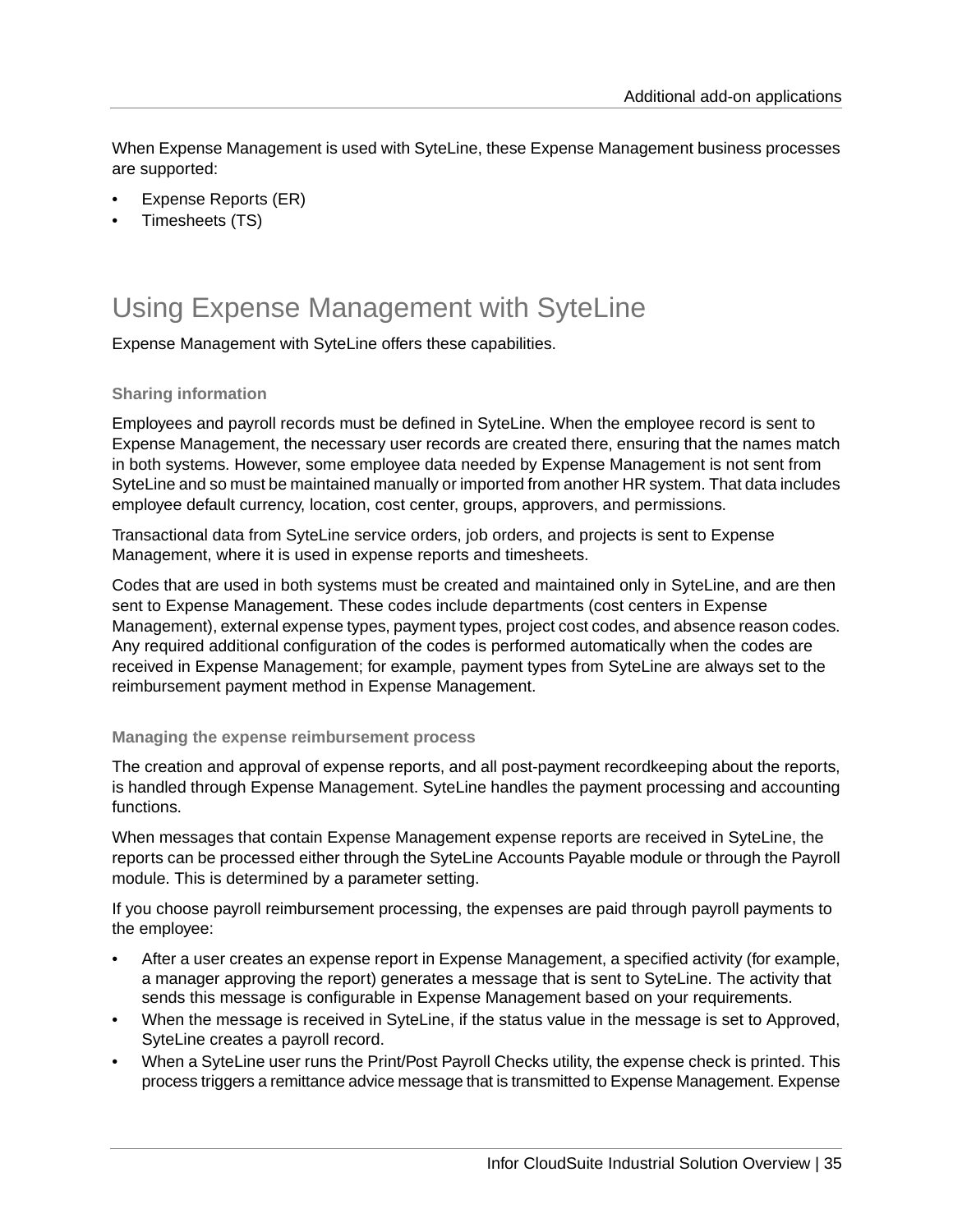Management processes the message and notifies the person who submitted the report that the check was generated.

If you choose accounts payable (AP) reimbursement processing, the expenses are paid through a vendor record that is linked to the employee record:

- Any employee ID that is expected to created expense reports must be associated with a vendor record in SyteLine.
- An expense report is approved in Expense Management and a message is sent to SyteLine.
- When the message is received in SyteLine, an A/P voucher is automatically created for the associated vendor. Each expense report line creates a voucher distribution. If a line is marked as Itemized, multiple voucher distributions are created. Lines marked as Personal, Cash Advance, or Company Credit Card are ignored. Additionally, these processes are triggered:
	- For expense report lines associated with a job order, a job material record is created or updated, and a job material transaction is posted.
	- For expense report lines associated with a project order, the voucher distribution record is populated with project number, task number, and cost code information.
	- For expense report lines associated with a service order, a service order transaction (miscellaneous) is created and posted. The line's payment type is saved as the SyteLine service order transaction's payment type.
- A SyteLine user posts the vouchers and creates payments associated with the vouchers.
- A SyteLine user posts the expense payment, which triggers a remittance advice message that is transmitted to Expense Management. Expense Management processes the message and notifies the person who submitted the report that the payment was processed.

#### **Creating and managing employee timesheets**

The creation and approval of employee timesheets is handled in Expense Management. All rates and costs are maintained in SyteLine.

<span id="page-35-0"></span>The Expense Management projects used in the timesheets are based on project and transaction type information that is defined and sent from SyteLine. The project hours from the timesheets are then incorporated into the associated SyteLine projects, job labor transactions (including indirect labor hours and absence hours), or service orders.

# Global Human Resources and Talent Management

Global Human Resources and Talent Management is often the application you use for your organization and employee system of record resource data.

Using the Global HR application, you define structure, employees, and jobs for comprehensive personnel administration.

When used with SyteLine, these Global HR modules are supported:

- Administrator (resource, skills, competencies, and credentials)
- Absence management (leave type, plan type, time off request, and leave of absence)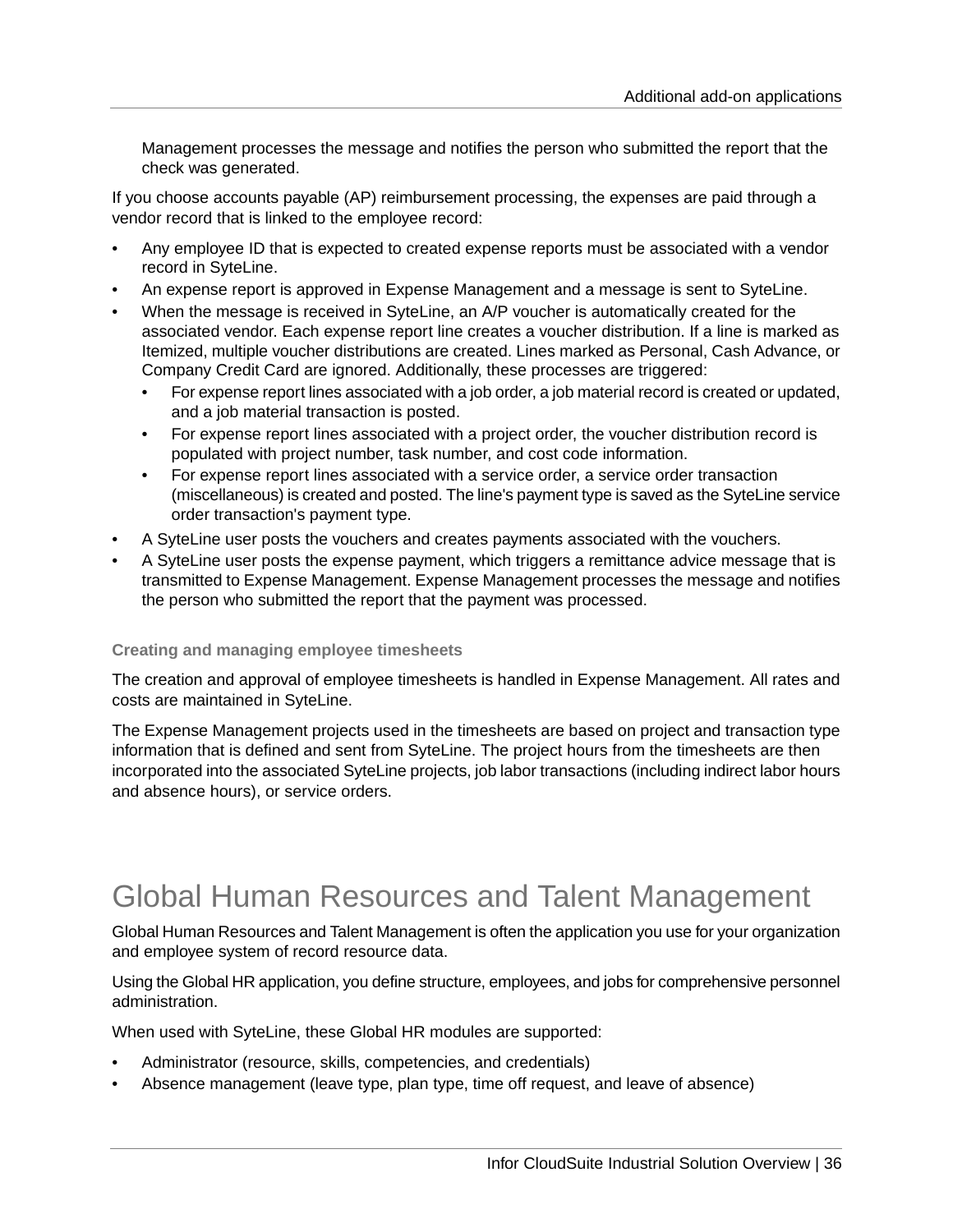# <span id="page-36-0"></span>Using Global HR with SyteLine

Global HR with SyteLine offers these capabilities:

- Lists of employee skill codes, credential/license codes, and absence/leave types are maintained in Global HR and passed to SyteLine for use in ERP processes. Do not use SyteLine forms to modify or delete codes that are provided by Global HR.
- Basic information about each employee such as employee ID, name and address is maintained in Global HR and passed to SyteLine for use in ERP processes.
- Time off requests and approvals are created and updated in Global HR and passed to SyteLine for use in ERP processes.

When Global HR causes an employee to be added in SyteLine, or the External HR Status for the employee is updated, a SyteLine user is notified through a workflow. That user can then update any SyteLine-specific information for the employee as needed.

# <span id="page-36-1"></span>Rhythm for Commerce

Rhythm for Commerce is an engagement platform that provides the tools you need to create a customer-facing website.

Your website is tightly integrated with the products in Rhythm for Commerce and your ERP. Using APIs and web services, information that is displayed on your website is read directly from your databases. When your customer places an order, the order is sent from your website to your ERP for fulfillment in realtime.

Rhythm for Commerce contains these applications:

- Rhythm for Commerce: Business Center: Use this application to arrange products into catalogs, create campaigns and promotions, and manage the customers who access your website. You also use Business Center to manage search settings, such as boosting rules, to use with Elasticsearch.
- Product Information Management: Use this application to enrich information about the products that you sell on your website, and automatically enrich product content on your sites. You can use Product Information Management to upload digital assets such as manuals, sell sheets, and specifications. You also use this application to specify the product attributes that your customers can use to locate products.
- Rhythm Portal: Rhythm Portal is a website portal and a content management system. Use Rhythm Portal to create website pages, configure the Rhythm for Commerce and Rhythm Portal widgets on the pages, and manage your website's static content.
- Elasticsearch: Elasticsearch is the search engine of your website. When your customers search your website, Elasticsearch returns results that are based on settings that you specify in Business Center.

In addition, Document Management is used to store key business documents, such as order acknowledgments, invoices, and delivery notes. When your customers visit your website, they can download the documents that are associated with their orders.

Optionally, you can use these products with Rhythm for Commerce: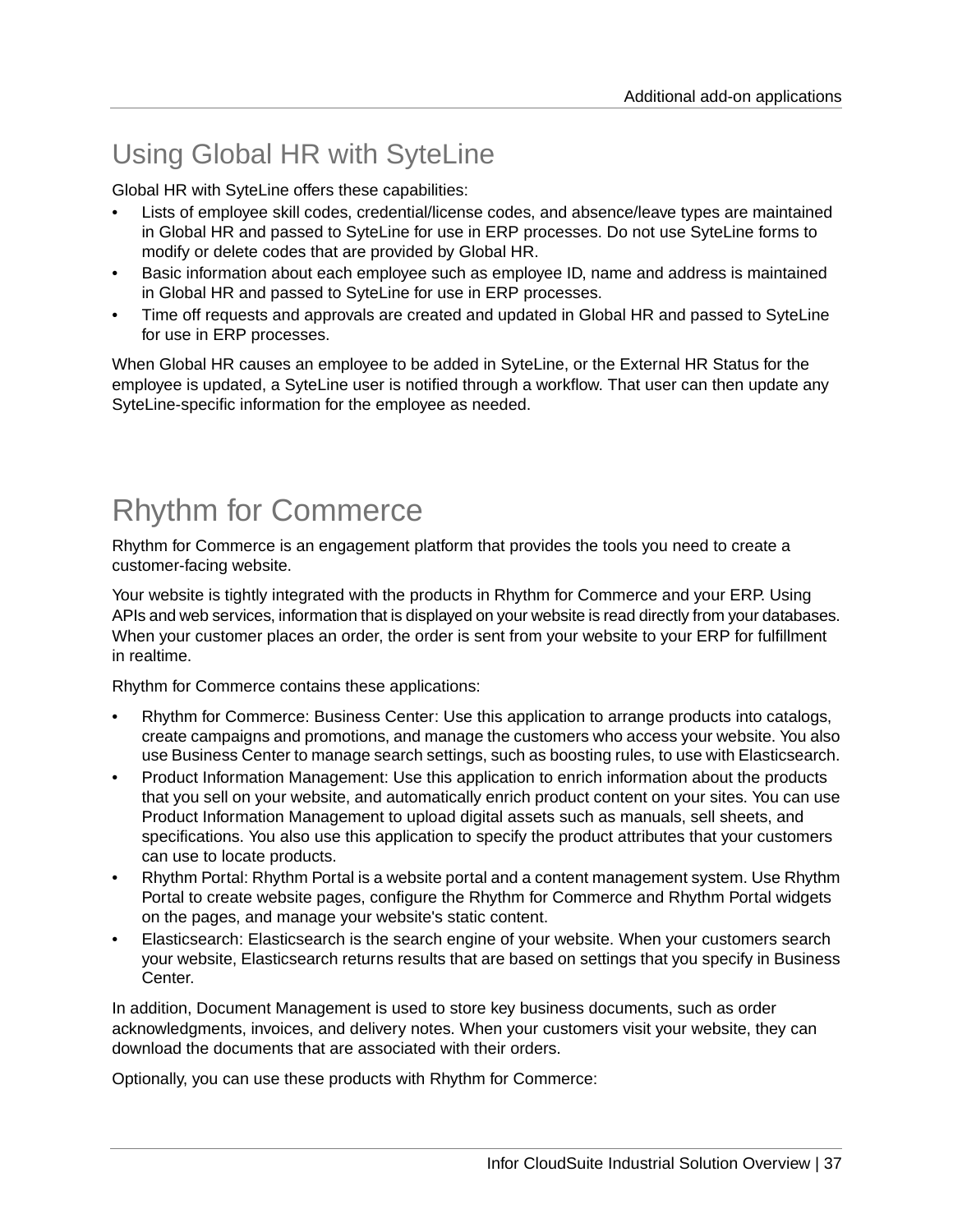- CPQ Enterprise Configurator:. Use this product to set up configurable products to sell on your website.
- CenPOS. Use this product to process credit card transactions.

## <span id="page-37-0"></span>Using Rhythm for Commerce with SyteLine

Rhythm for Commerce with SyteLine provides the tools and the data that you need to create a website that your customers use to place orders.

SyteLine is the system of record for master data about customers (including shipping and billing information), items, codes, and locations. It shares this information with Rhythm for Commerce.

While customers are using the Rhythm-generated web site to place an order or view information about an order, this information is available in real-time:

- Price information when items are displayed in the product catalog and the shopping basket. The prices provided by SyteLine can be scenario-specific,meaning that prices particular to a customer (group), currency, or quantity can be supplied.
- Information on the order header level price values, including gross and net totals, discounts, and taxes/charges with textual labels or descriptions of each discount and charge.

The computation of order totals displayed in Rhythm for Commerce is based solely on rules and configurations defined in SyteLine.

- Item availability information on each warehouse, depending on the requested quantity and required date of delivery. A request can be made either on the default warehouse or on all warehouses.
- Item quantity availability information on each warehouse, depending on the requested item and warehouse.

After the customer order is completed, Rhythm for Commerce sends the sales order information to SyteLine, where it is used to create a customer order and an invoice. Invoice and shipment information are sent to Rhythm so the customer can view updates.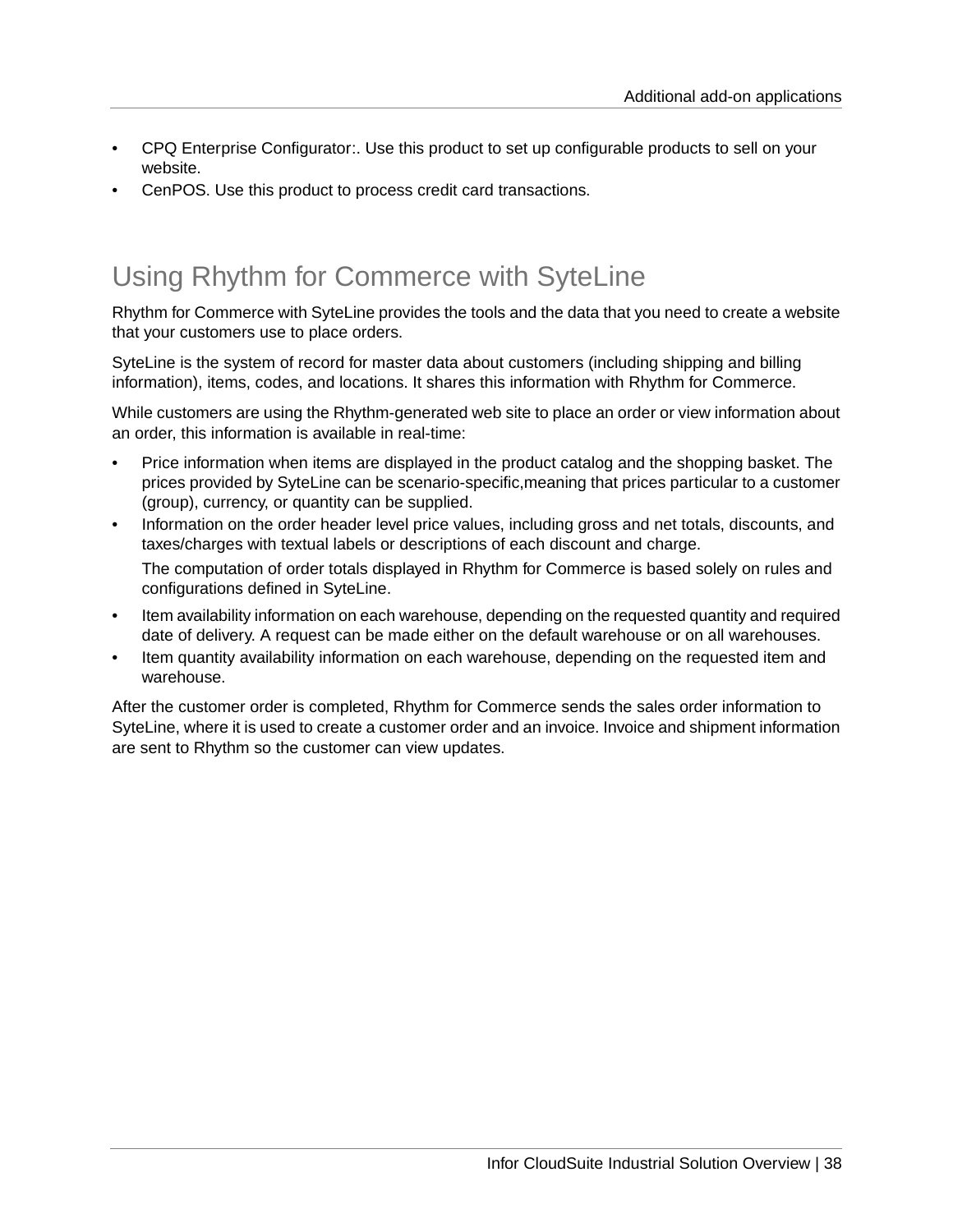# <span id="page-38-0"></span>Chapter 5: Extending the solution

Administrators can extend your solution by using extensibility options. You use these options to add or modify core application functionality.

Without direct access to the application database, source code, underlying system objects, or servers hosting the application, you can use extensibility options to change user interfaces, data models, business logic, reports, analytics, and integration points. These extensibility options use a shared set of computing resources and provide full upgradability, manageability, and isolation throughout the application lifecycle.

| <b>Type</b> | <b>Description</b>                                                                                                                            | <b>Examples</b>                                                                                                 |
|-------------|-----------------------------------------------------------------------------------------------------------------------------------------------|-----------------------------------------------------------------------------------------------------------------|
| Personalize | Modify the look, feel, and flow<br>of an application.                                                                                         | Themes, labels, titles, naviga-<br>tion, accessibility, help, and<br>branding                                   |
| Tailor      | Modify elements in an applica-<br>tion.                                                                                                       | New fields on existing user inter-<br>faces (UI), layouts, objects,<br>functions, properties, default<br>values |
| Extend      | Add new application functionali-<br>ty, including new logic, screens,<br>or data.<br>Use extensibility data elements<br>for creating reports. | New UI elements and new non-<br>UI elements, including tables<br>and business objects                           |
| Embed       | Use the external logic, screens,<br>or screen widgets from an exter-<br>nal application.                                                      | Tax engines, computational li-<br>braries, maps, and widgets                                                    |
| Integrate   | Connect to external logic and<br>screens from an external appli-<br>cation                                                                    | Manufacturing execution sys-<br>tems, web sales portals,<br>maps, and widgets                                   |

This table shows the types of extensibility options that are available for this solution: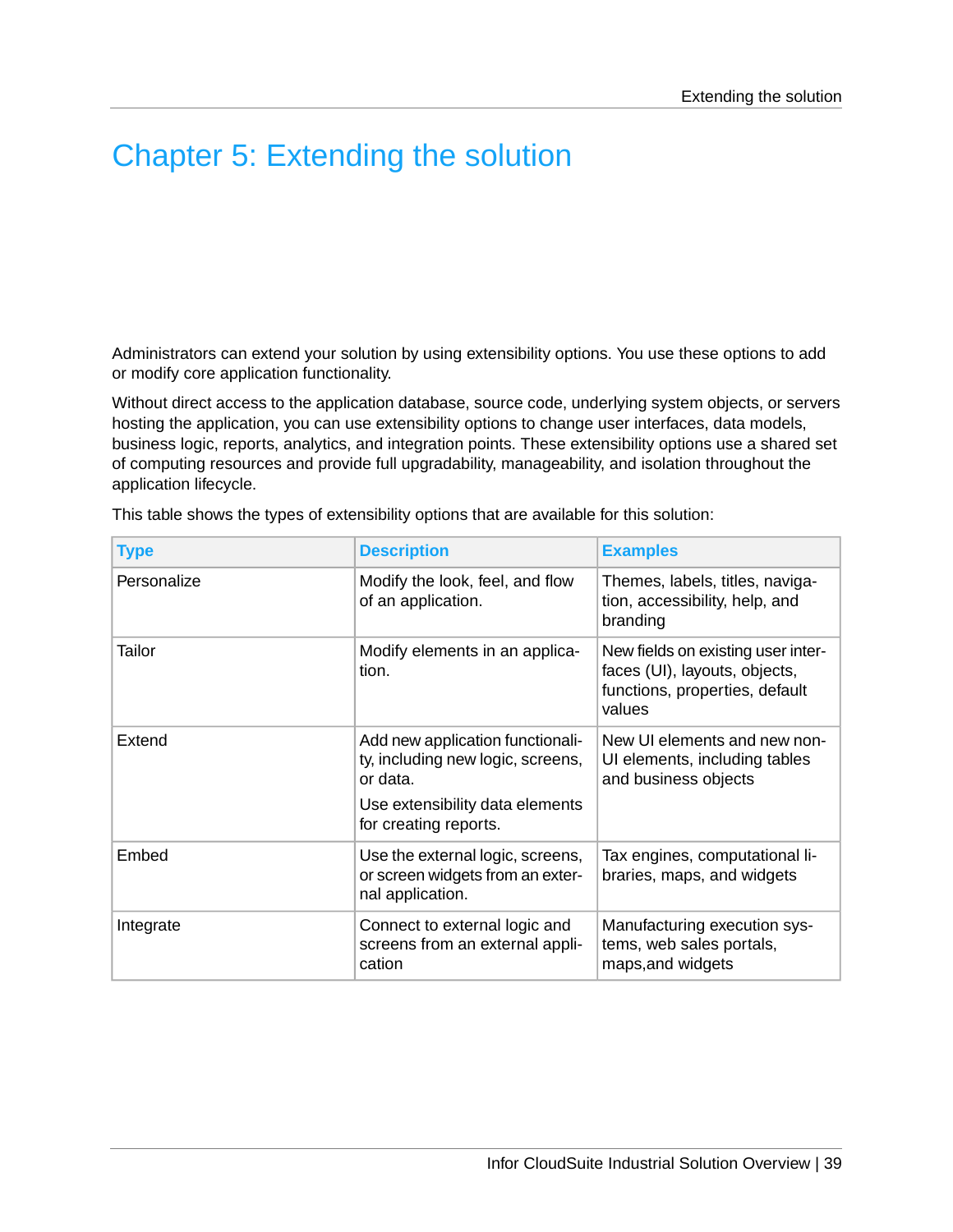# <span id="page-39-0"></span>Extensibility tool overview

SyteLine modules and applications are built on Mongoose. You use Mongoose to configure and personalize this solution.

This table provides an overview of the ways in which this solution can be extended:

| <b>Feature</b>                                                                                                                                                   | <b>Audience</b>        |
|------------------------------------------------------------------------------------------------------------------------------------------------------------------|------------------------|
| Extend any portion of any screen, including adding<br>new tabs, fields, validation logic, and enablement<br>logic. Embed controls written in any web technology. | Customer administrator |
| Define actions that are triggered when a business<br>object that an order, or item, is added, deleted, or<br>modified.                                           | Customer administrator |
| Create new relationships to other IDOs in the base<br>product, add new calculated fields and new tables,<br>then publish their properties on the IDO.            | Customer administrator |
| Create completely new functionality (new tables,<br>IDOs, screens) in the base application.                                                                      | Customer administrator |
| Add workflow, automation, and other process-level<br>changes without writing code.                                                                               | Customer administrator |
| Create forms for use as standalone web pages, in-<br>cluding for mobile devices                                                                                  | Customer administrator |
| Personalize the screens and display options                                                                                                                      | End-user               |

# <span id="page-39-1"></span>**Personalizing**

These options are used to modify the look, feel, and flow of an application. Users must be granted permissions to access these features.

You can use the Mongoose framework to personalize the application in these ways:

- Enable configurations for the automotive, printing and packaging, molding and forming, and processing industries.
- Use My Folder to create a custom list of forms.
- Set the number of rows to be retrieved by a query or a list.
- Resize all forms, and decide if your user preferences are automatically saved.
- Show or hide the menu bar, diagnostics, tool bar and status bar.
- Show or hide each column, and change its sequence.
- Drag columns on workbench forms to change the sequence.

There is no impact to other tenants with regard to functionality, stability and performance. User personalizations do not impact upgrades to new application release. However, the personalizations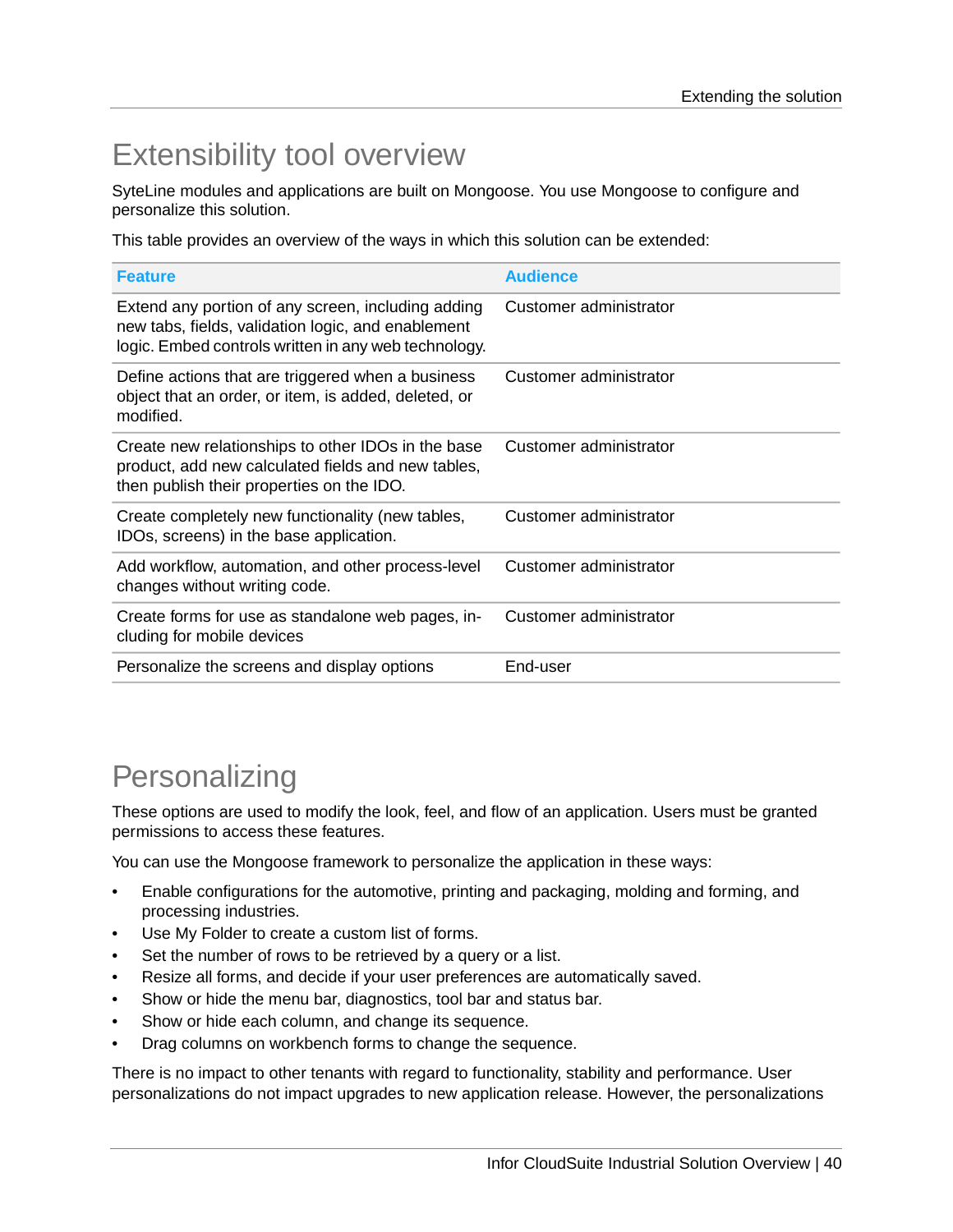might be impacted by the upgrade, for example, when screens have been redesigned. There are no activities required by the Infor Cloud team to upgrade User Personalizations. All data associated with user personalizations are retained during an upgrade.

Customer administrators can use the Mongoose framework to personalize the application in these ways:

- Change the default values, layout, visibility, enabled, mandatory state, label text (including translations), colors of fields on screens at a user, group, or site level.
- Create named, reusable filters for use in common queries, and change the default filtering for screens.
- Extend the client side and server side logic of the application, typically without writing code, although you can also add code used in client and server processing.
- Add new fields, or add entire new tables, IDOs, and screens.
- Embed HTML5 controls in the screens, and embed screens you create in on-premise web pages.

There is no impact to other tenants with regard functionality, stability and performance. Customer administration personalizations does not impact upgrade to new application release. However, the personalizations might be impacted by the upgrade, for example, when screens have been redesigned. To minimize risk of conflicting customer administration personalizations, best practices have been defined by Infor Development. There are no activities required by the Infor Cloud team to upgrade customer administration personalizations. All data associated with customer administration personalizations are included in the upgrade.

# <span id="page-40-0"></span>**Tailoring**

Tailoring options are used to add or modify elements in an application, for example, making changes to screen layouts, objects, functions, properties, and default values.

SyteLine includes these tailoring options through Mongoose:

- Define module parameters for each major module to establish defaults, or enable specific functionality. For example, in the Accounts Receivable module, you can specify a system-wide customer prefix, default surcharge factor, or default minimum finance charge.
- Meet regulatory compliance issues for each country where you have operations through the use of localizations.
- Set the workstation logon as default login.
- Select the language to use.

There is no administrative impact to other tenants, with regard to functionality, stability, and performance. Tailoring does not impact upgrading to new application releases, and can be performed through the web client or a smart client. There are no activities required by the Infor Cloud team to upgrade Configurations. Data that is associated with configurations are retained during an upgrade.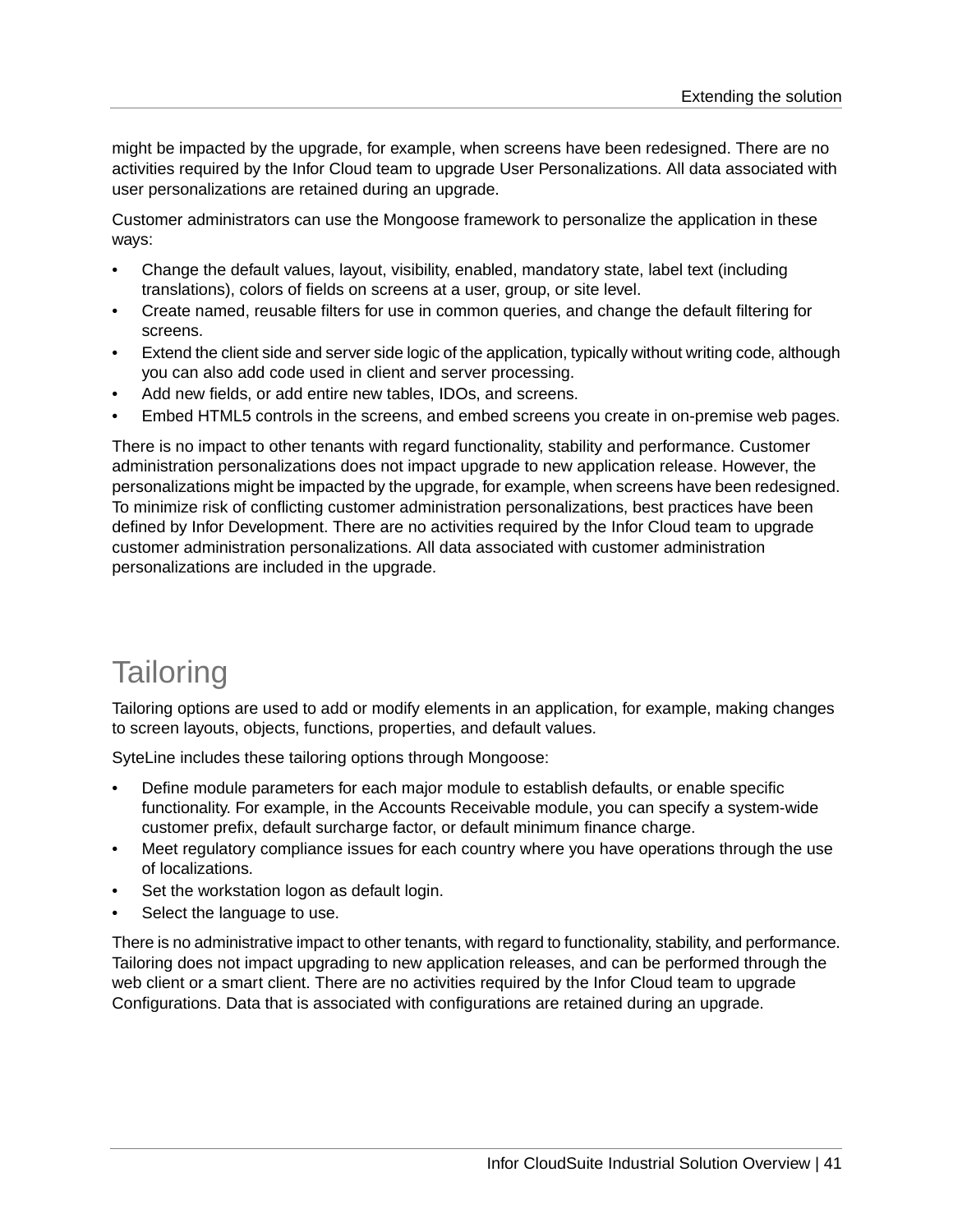# <span id="page-41-0"></span>**Extending**

Use the built-in Mongoose framework features to create new functionality, including screens, logic, and data.

## <span id="page-41-1"></span>Extending reports

You can access extensibility data elements for creating reports.

Custom reports can be modified using these methods:

- Use data views to create ad hoc reports, and the application includes tools to build or modify data views.
- Modify critical numbers graphs, which show on the Home forms, to alter the type of graph, and the data parameters.
- Use Microsoft Excel to exported or import data. You can format data as needed.
- <span id="page-41-2"></span>• Use the Microsoft Excel Financial Report Writer Add-in to create financial reports such as Profit and Loss and Balance Sheets. Standard report templates are provided with the product.

## Extending analytics

<span id="page-41-3"></span>You can use Birst tools to extend the preconfigured analytics.

# Embedding

<span id="page-41-4"></span>These options are used to consume external logic, screens, or screen widgets from an external application.

# Integrating external applications

External applications are not integrated as part of the solution. These applications include other Infor applications, third-party applications, or software that you have developed.

This solution provides options for external applications to access data, update data, and execute logic in applications that are in the solution. Examples of executing logic are changing a status or inserting an order. Additional configuration is required to integrate external applications by using one of these options:

- ION
- Infor Ming.le